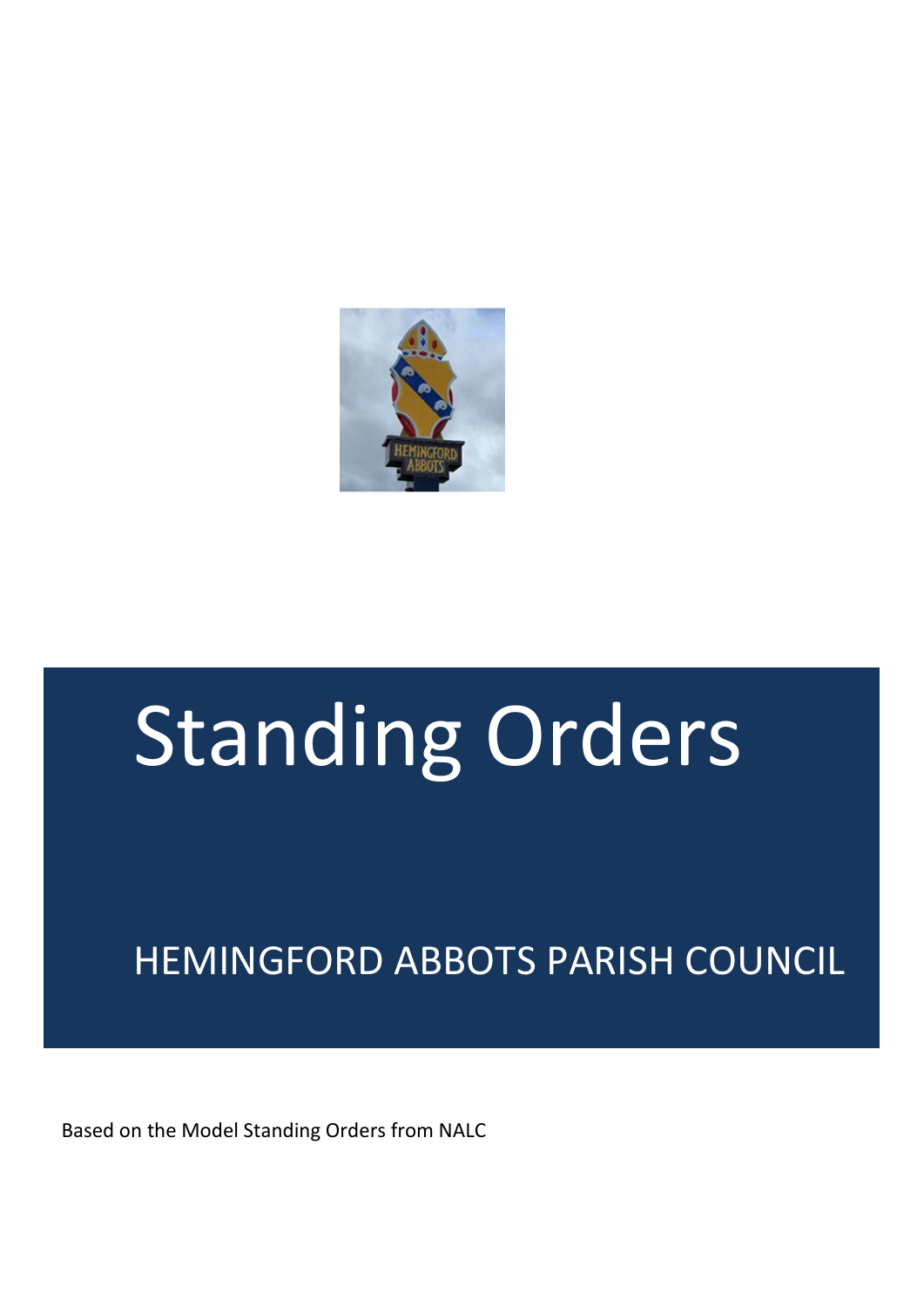#### **HEMINGFORD ABBOTS PARISH COUNCIL**

#### **MODEL STANDING ORDERS FOR ENGLAND 2020**

| $\mathbf{1}$ . |                                                                      |
|----------------|----------------------------------------------------------------------|
| 2.             |                                                                      |
| 3.             |                                                                      |
| 4.             |                                                                      |
| 5.             |                                                                      |
| 6.             | Extraordinary meetings of the council, committees and sub-           |
| 7.             |                                                                      |
| 8.             |                                                                      |
| 9.             | Motions for a meeting that require written notice to be given to the |
|                | 10. Motions at a meeting that do not require written notice 12       |
|                |                                                                      |
|                |                                                                      |
|                |                                                                      |
|                |                                                                      |
|                |                                                                      |
|                |                                                                      |
|                |                                                                      |
|                |                                                                      |
|                |                                                                      |
|                |                                                                      |
|                |                                                                      |
|                |                                                                      |
|                |                                                                      |
|                | 24. Communicating with district and county or unitary councillors22  |
|                |                                                                      |
|                |                                                                      |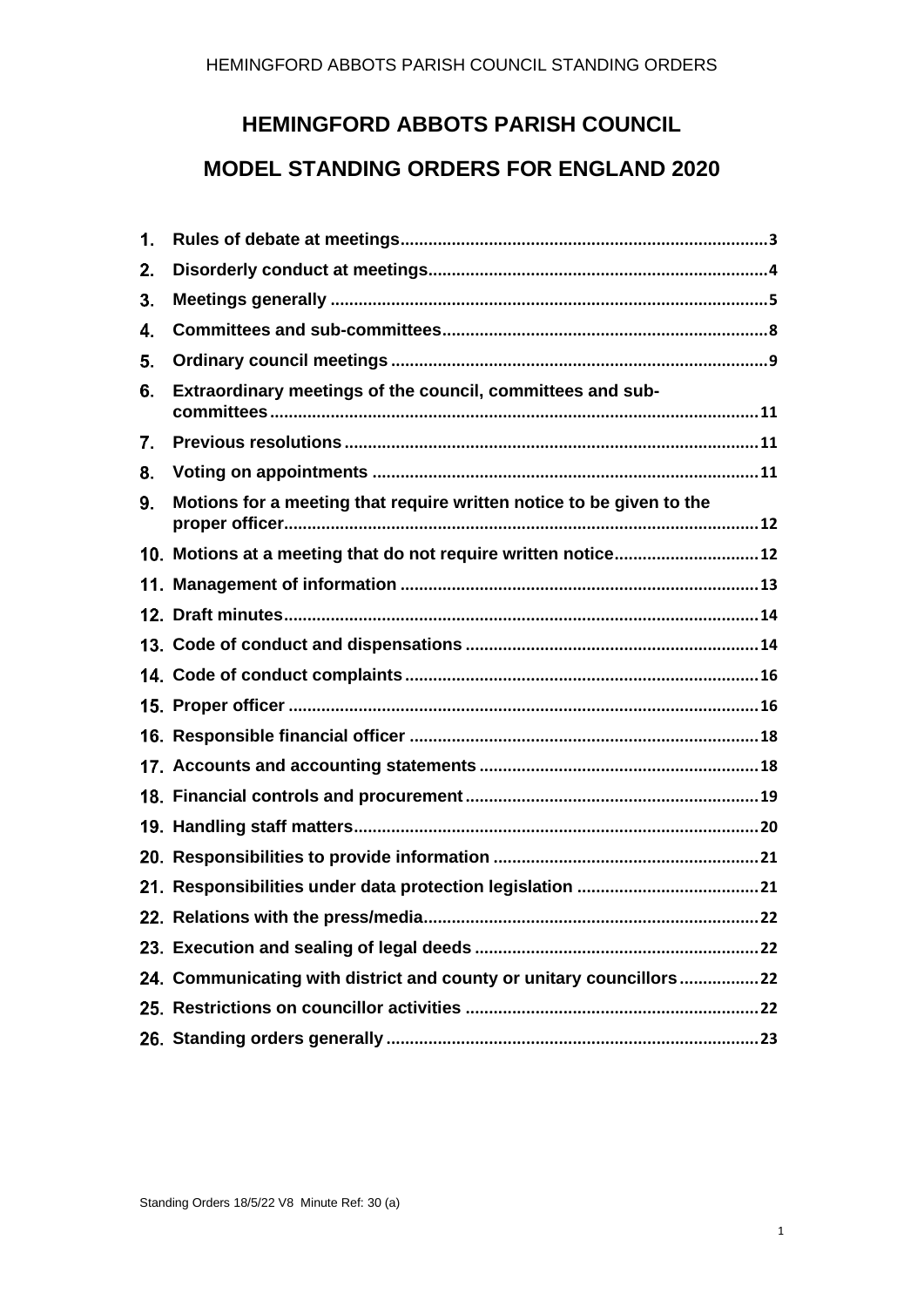#### **Introduction**

These model standing orders update the National Association of Local Council (NALC) model standing orders contained in "Local Councils Explained" by Meera Tharmarajah (© 2013 NALC). This publication contains new model standing orders which reference new legislation introduced after 2013 when the last model standing orders were published.

#### **How to use model standing orders**

Standing orders are the written rules of a local council. Standing orders are essential to regulate the proceedings of a meeting. A council may also use standing orders to confirm or refer to various internal organisational and administrative arrangements. The standing orders of a council are not the same as the policies of a council but standing orders may refer to them.

Local councils operate within a wide statutory framework. NALC model standing orders incorporate and reference many statutory requirements to which councils are subject. It is not possible for the model standing orders to contain or reference all the statutory or legal requirements which apply to local councils. For example, it is not practical for model standing orders to document all obligations under data protection legislation. The statutory requirements to which a council is subject apply whether or not they are incorporated in a council's standing orders.

The model standing orders do not include model financial regulations. Financial regulations are standing orders to regulate and control the financial affairs and accounting procedures of a local council. The financial regulations, as opposed to the standing orders of a council, include most of the requirements relevant to the council's Responsible Financial Officer. Model financial regulations are available to councils in membership of NALC.

#### **Drafting notes**

Model standing orders that are in bold type contain legal and statutory requirements. It is recommended that councils adopt them without changing them or their meaning. Model standing orders not in bold are designed to help councils operate effectively but they do not contain statutory requirements so they may be adopted as drafted or amended to suit a council's needs. It is NALC's view that all model standing orders will generally be suitable for councils.

For convenience, the word "councillor" is used in model standing orders and, unless the context suggests otherwise, includes a non-councillor with or without voting rights.

A model standing order that includes brackets like this '( )' requires information to be inserted by a council. A model standing order that includes brackets like this '[ ]' and the term 'OR' provides alternative options for a council to choose from when determining standing orders.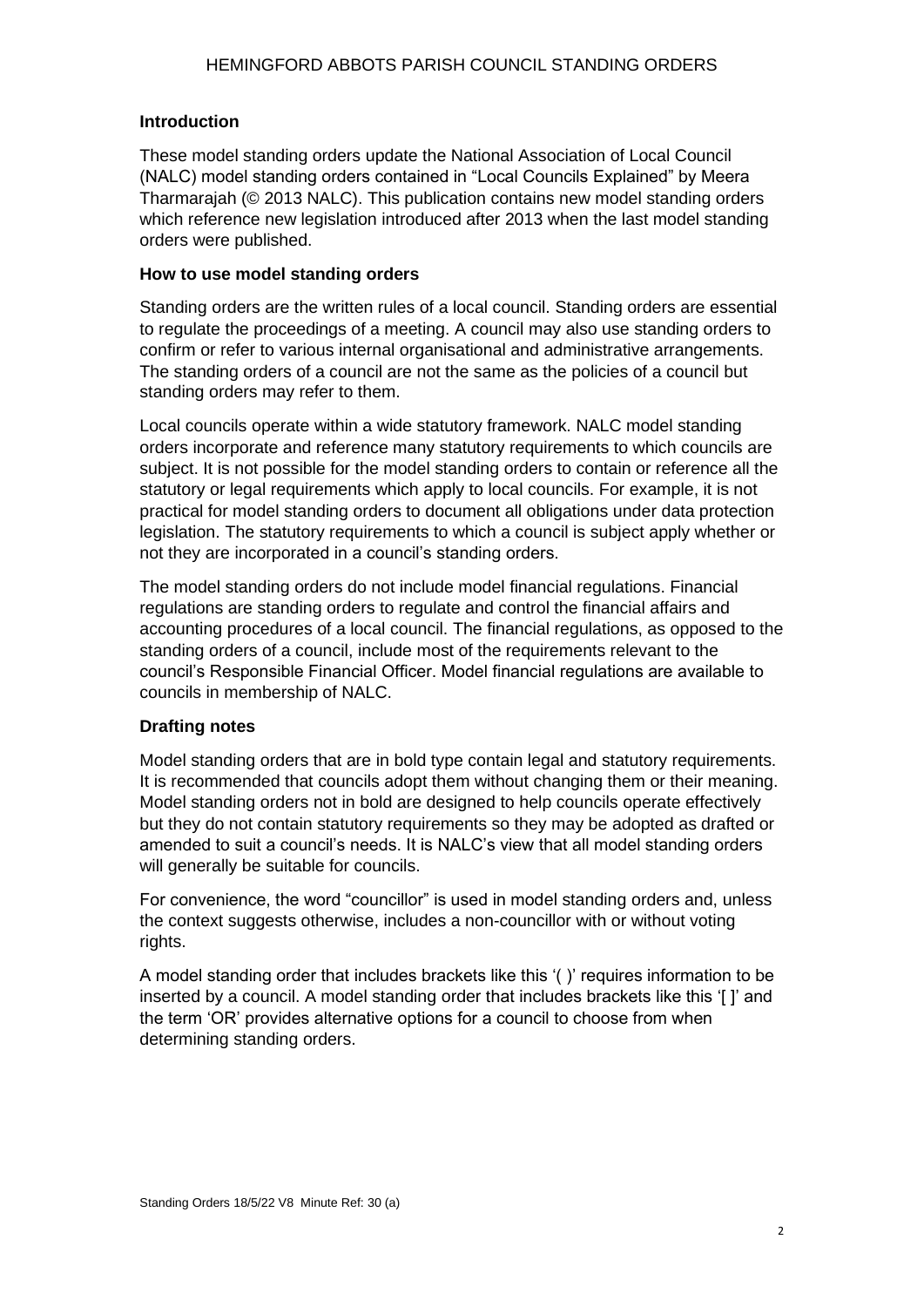#### <span id="page-3-0"></span>1 RULES OF DEBATE AT MEETINGS

- a Motions on the agenda shall be considered in the order that they appear unless the order is changed at the discretion of the chairman of the meeting.
- b A motion (including an amendment) shall not be progressed unless it has been moved and seconded.
- c A motion on the agenda that is not moved by its proposer may be treated by the chairman of the meeting as withdrawn.
- d If a motion (including an amendment) has been seconded, it may be withdrawn by the proposer only with the consent of the seconder and the meeting.
- e An amendment is a proposal to remove or add words to a motion. It shall not negate the motion.
- f If an amendment to the original motion is carried, the original motion (as amended) becomes the substantive motion upon which further amendment(s) may be moved.
- g An amendment shall not be considered unless early verbal notice of it is given at the meeting and, if requested by the chairman of the meeting, is expressed in writing to the chairman.
- h A councillor may move an amendment to his own motion if agreed by the meeting. If a motion has already been seconded, the amendment shall be with the consent of the seconder and the meeting.
- i If there is more than one amendment to an original or substantive motion, the amendments shall be moved in the order directed by the chairman of the meeting.
- j Subject to standing order 1(k), only one amendment shall be moved and debated at a time, the order of which shall be directed by the chairman of the meeting.
- k One or more amendments may be discussed together if the chairman of the meeting considers this expedient but each amendment shall be voted upon separately.
- l A councillor may not move more than one amendment to an original or substantive motion.
- m Where a series of amendments to an original motion are carried, the mover of the original motion shall have a right of reply either at the end of debate on the first amendment or at the very end of debate on the final substantive motion immediately before it is put to the vote.

Standing Orders 18/5/22 V8 Minute Ref: 30 (a) n Unless permitted by the chairman of the meeting, a councillor may speak once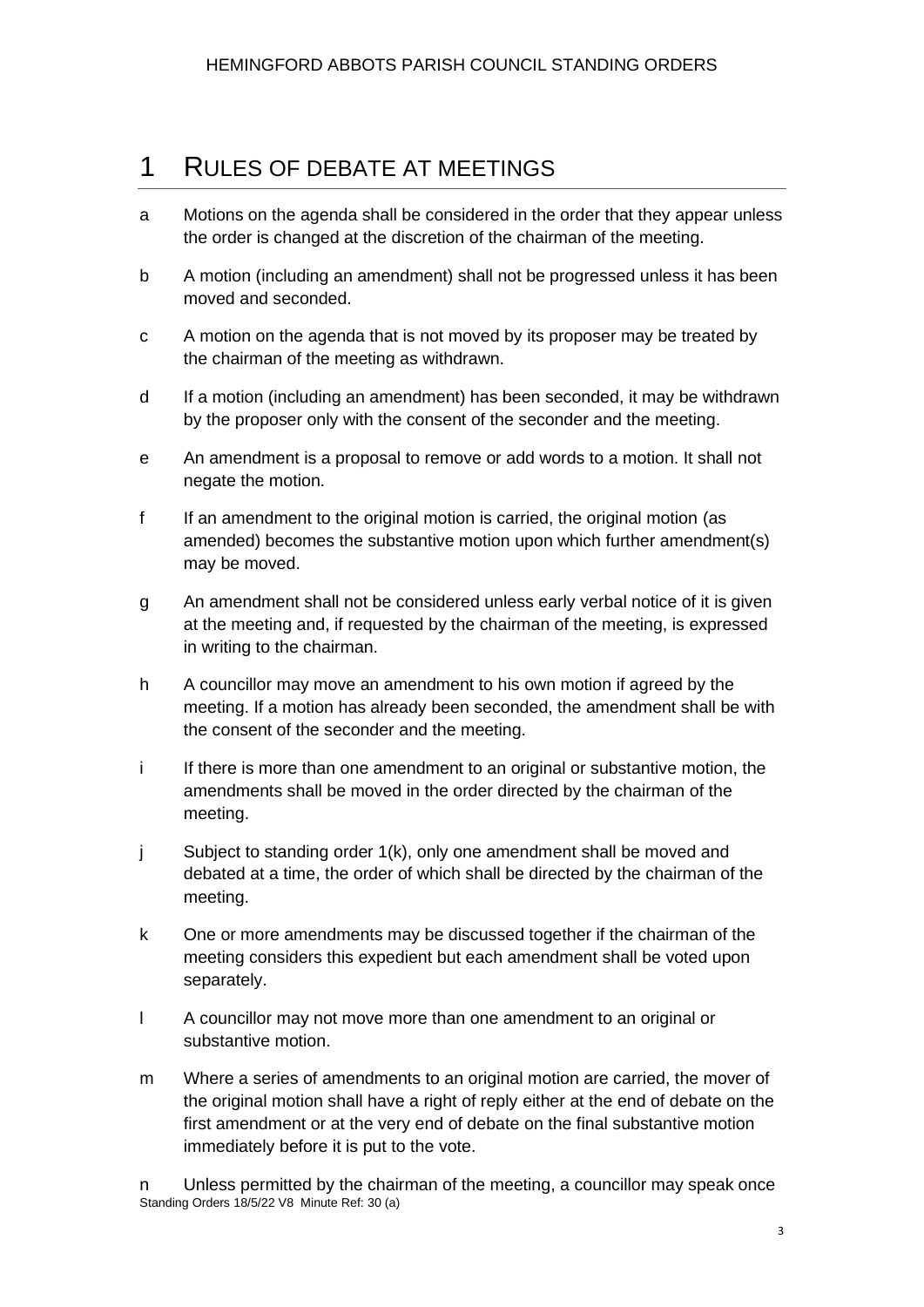#### HEMINGFORD ABBOTS PARISH COUNCIL STANDING ORDERS

in the debate on a motion except:

- i. to speak on an amendment moved by another councillor;
- ii. to move or speak on another amendment if the motion has been amended since he last spoke;
- iii. to make a point of order;
- iv. to give a personal explanation; or
- v. to exercise a right of reply.
- o During the debate on a motion, a councillor may interrupt only on a point of order or a personal explanation and the councillor who was interrupted shall stop speaking. A councillor raising a point of order shall identify the standing order which he considers has been breached or specify the other irregularity in the proceedings of the meeting he is concerned by.
- p A point of order shall be decided by the chairman of the meeting and his decision shall be final.
- q When a motion is under debate, no other motion shall be moved except:
	- i. to amend the motion;
	- ii. to proceed to the next business;
	- iii. to adjourn the debate;
	- iv. to put the motion to a vote;
	- v. to ask a person to be no longer heard or to leave the meeting;
	- vi. to refer a motion to a committee or sub-committee for consideration;
	- vii. to exclude the public and press;
	- viii. to adjourn the meeting; or
	- ix. to suspend particular standing order(s) excepting those which reflect mandatory statutory or legal requirements.
- r Before an original or substantive motion is put to the vote, the chairman of the meeting shall be satisfied that the motion has been sufficiently debated and that the mover of the motion under debate has exercised or waived his right of reply.
- s Excluding motions moved under standing order 1(q), the contributions or speeches by a councillor shall relate only to the motion under discussion and shall not exceed 5 minutes without the consent of the chairman of the meeting.

## <span id="page-4-0"></span>2 DISORDERLY CONDUCT AT MEETINGS

a No person shall obstruct the transaction of business at a meeting or behave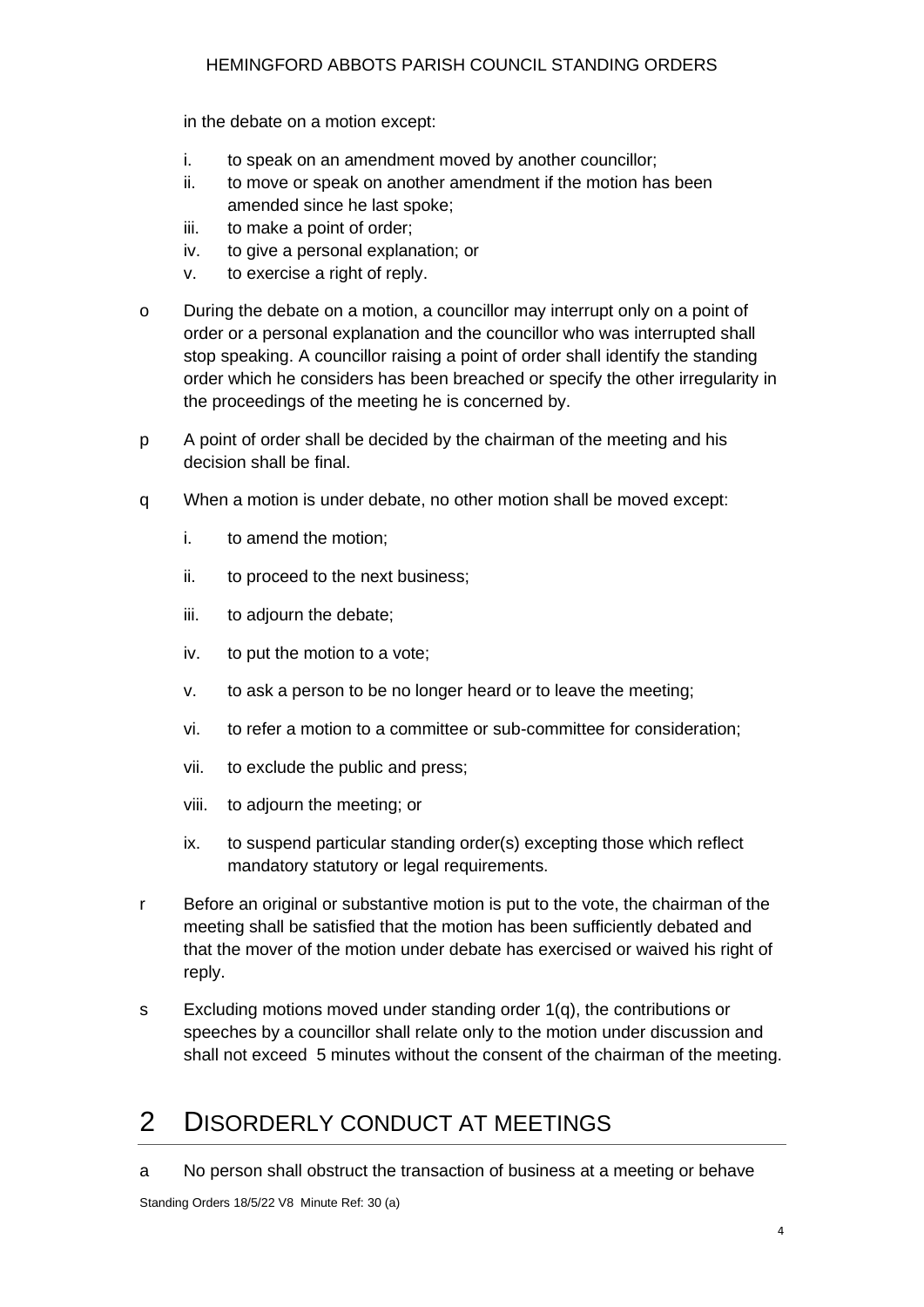offensively or improperly. If this standing order is ignored, the chairman of the meeting shall request such person(s) to moderate or improve their conduct.

- b If person(s) disregard the request of the chairman of the meeting to moderate or improve their conduct, any councillor or the chairman of the meeting may move that the person be no longer heard or be excluded from the meeting. The motion, if seconded, shall be put to the vote without discussion.
- c If a resolution made under standing order 2(b) is ignored, the chairman of the meeting may take further reasonable steps to restore order or to progress the meeting. This may include temporarily suspending or closing the meeting.

#### <span id="page-5-0"></span>3 MEETINGS GENERALLY

Full Council meetings **•** Committee meetings Sub-committee meetings **•** 

- a **Meetings shall not take place in premises which at the time of the meeting are used for the supply of alcohol, unless no other premises are available free of charge or at a reasonable cost.**
- b **The minimum three clear days for notice of a meeting does not include the day on which notice was issued, the day of the meeting, a Sunday, a day of the Christmas break, a day of the Easter break or of a bank holiday or a day appointed for public thanksgiving or mourning.**
- c **The minimum three clear days' public notice for a meeting does not include the day on which the notice was issued or the day of the meeting unless the meeting is convened at shorter notice.**
- d **Meetings shall be open to the public unless their presence is prejudicial**
- **to the public interest by reason of the confidential nature of the business to be transacted or for other special reasons. The public's exclusion from part or all of a meeting shall be by a resolution which shall give reasons for the public's exclusion.**
	- e Members of the public may make representations, answer questions and give evidence at a meeting which they are entitled to attend.
	- f A minimum of 30 minutes will be allowed for public participation at a meeting in accordance with standing order 3(e); the time may be lengthened or shortened at the Chairman's discretion.
	- g Subject to standing order 3(f), a member of the public shall not speak for more than 5 minutes or longer at the Chairman's discretion.
	- h In accordance with standing order 3(e), a question shall not require a response at the meeting nor start a debate on the question. The chairman of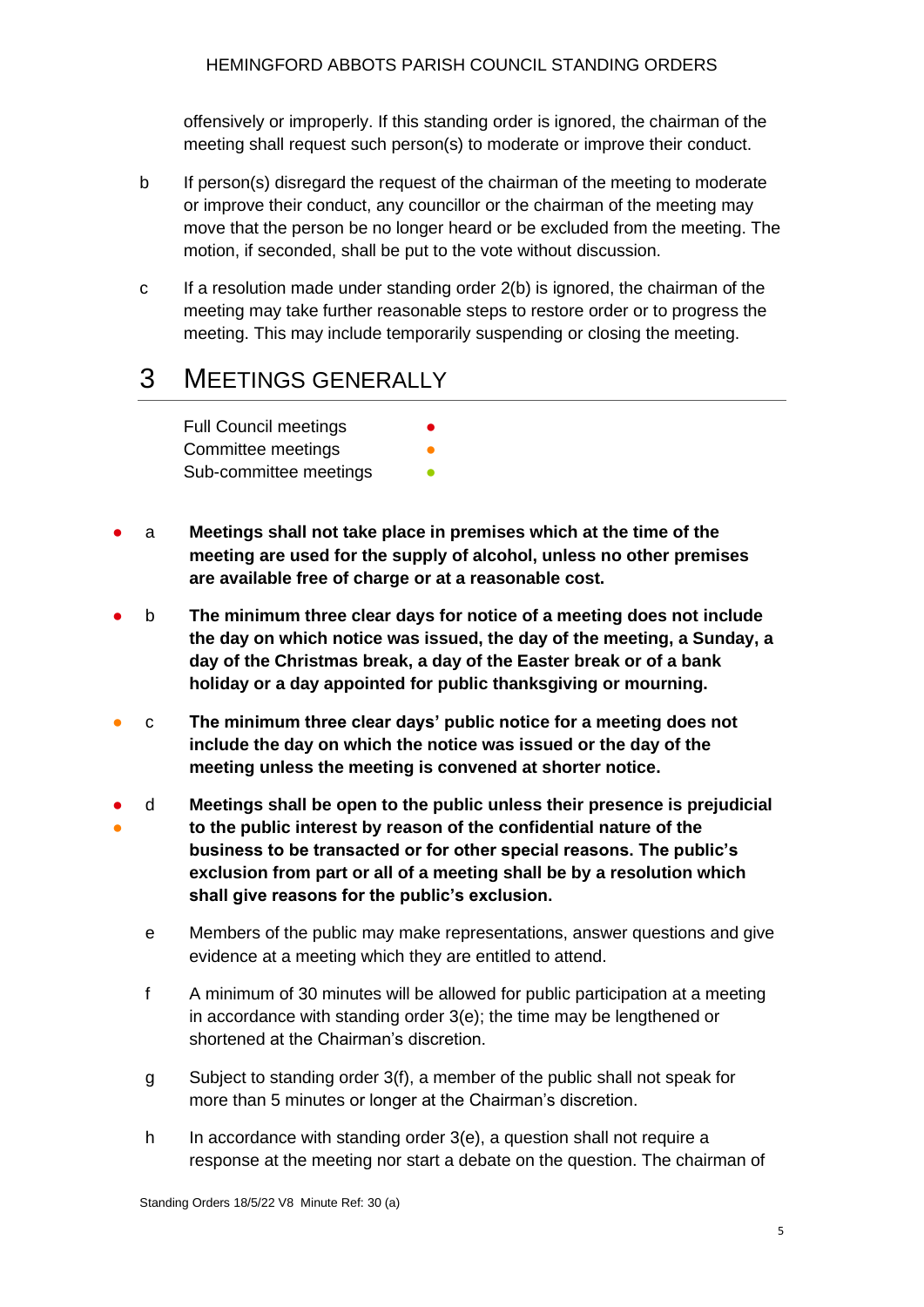#### HEMINGFORD ABBOTS PARISH COUNCIL STANDING ORDERS

the meeting may direct that a written or oral response be given.

- i Not used.
- j A person who speaks at a meeting shall direct his comments to the chairman of the meeting.
- k Only one person is permitted to speak at a time. If more than one person wants to speak, the chairman of the meeting shall direct the order of speaking.
- ● l **Subject to standing order 3(m), a person who attends a meeting is permitted to report on the meeting whilst the meeting is open to the public. To "report" means to film, photograph, make an audio recording of meeting proceedings, use any other means for enabling persons not present to see or hear the meeting as it takes place or later or to report or to provide oral or written commentary about the meeting so that the report or commentary is available as the meeting takes place or later to persons not present.**
- ● m **A person present at a meeting may not provide an oral report or oral commentary about a meeting as it takes place without permission.**
- ● n **The press shall be provided with reasonable facilities for the taking of their report of all or part of a meeting at which they are entitled to be present.**
- o **Subject to standing orders which indicate otherwise, anything authorised or required to be done by, to or before the Chairman of the Council may in his absence be done by, to or before the Vice-Chairman of the Council (if there is one).**
- p **The Chairman of the Council, if present, shall preside at a meeting. If the Chairman is absent from a meeting, the Vice-Chairman of the Council (if there is one) if present, shall preside. If both the Chairman and the Vice-Chairman are absent from a meeting, a councillor as chosen by the councillors present at the meeting shall preside at the meeting.**
- ● 。<br>● q **Subject to a meeting being quorate, all questions at a meeting shall be decided by a majority of the councillors and non-councillors with voting rights present and voting.**
- ● ● r **The chairman of a meeting may give an original vote on any matter put to the vote, and in the case of an equality of votes may exercise his casting vote whether or not he gave an original vote.**

*See standing orders 5(h) and (i) for the different rules that apply in the election of the Chairman of the Council at the annual meeting of the Council.*

● s **Unless standing orders provide otherwise, voting on a question shall be** 

Standing Orders 18/5/22 V8 Minute Ref: 30 (a)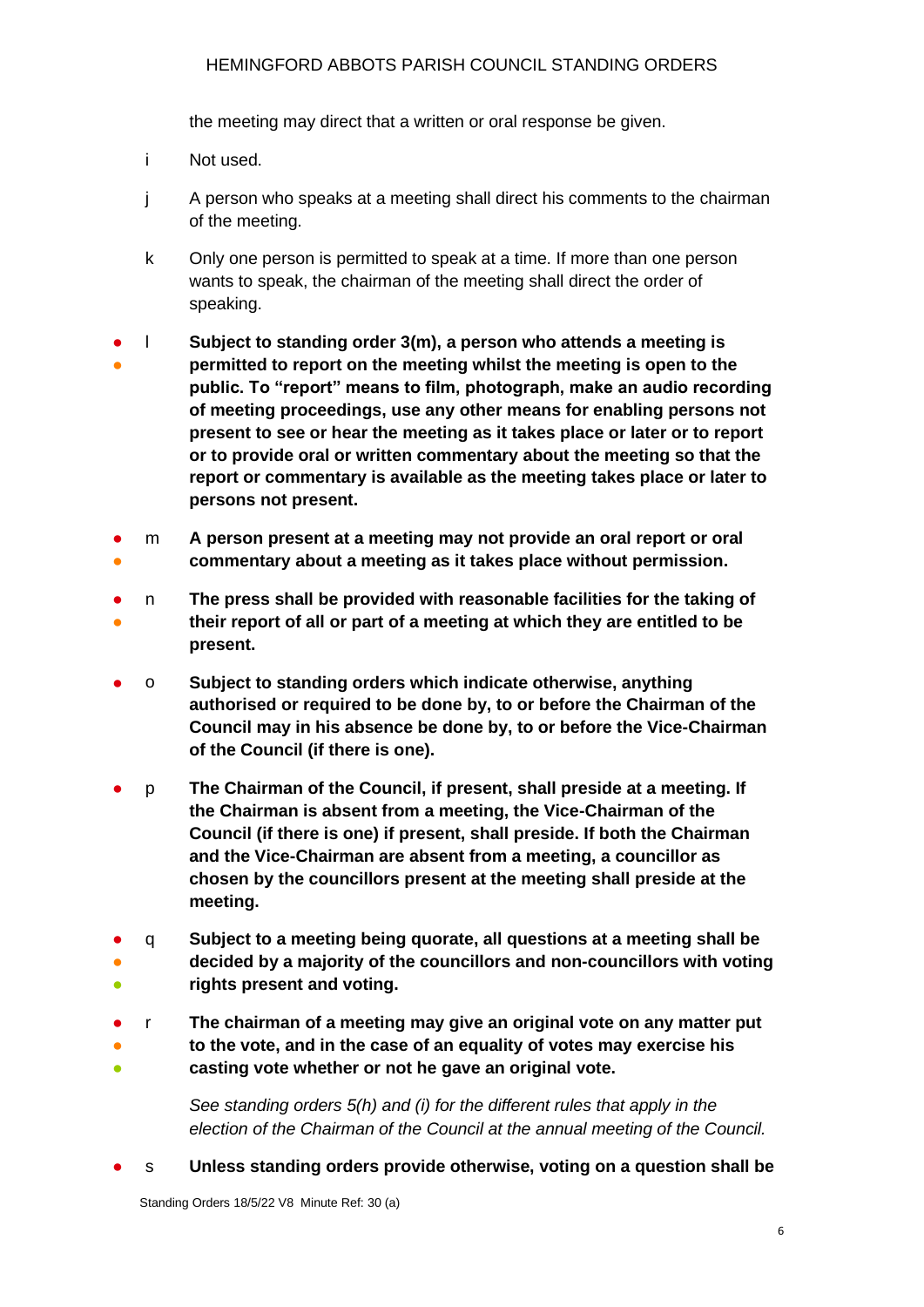**by a show of hands. At the request of a councillor, the voting on any question shall be recorded so as to show whether each councillor present and voting gave his vote for or against that question.** Such a request shall be made before moving on to the next item of business on the agenda.

- t The minutes of a meeting shall include an accurate record of the following:
	- i. the time and place of the meeting;
	- ii. the names of councillors who are present and the names of councillors who are absent;
	- iii. interests that have been declared by councillors and non-councillors with voting rights:
	- iv. the grant of dispensations (if any) to councillors and non-councillors with voting rights;
	- v. whether a councillor or non-councillor with voting rights left the meeting when matters that they held interests in were being considered;
	- vi. if there was a public participation session; and
	- vii. the resolutions made.
- u **A councillor or a non-councillor with voting rights who has a**
- **disclosable pecuniary interest or another interest as set out in the**
- **Council's code of conduct in a matter being considered at a meeting is subject to statutory limitations or restrictions under the code on his right to participate and vote on that matter.**
- v **No business may be transacted at a meeting unless at least one-third of the whole number of members of the Council are present and in no case shall the quorum of a meeting be less than three.**

*See standing order 4d(viii) for the quorum of a committee or sub-committee meeting.*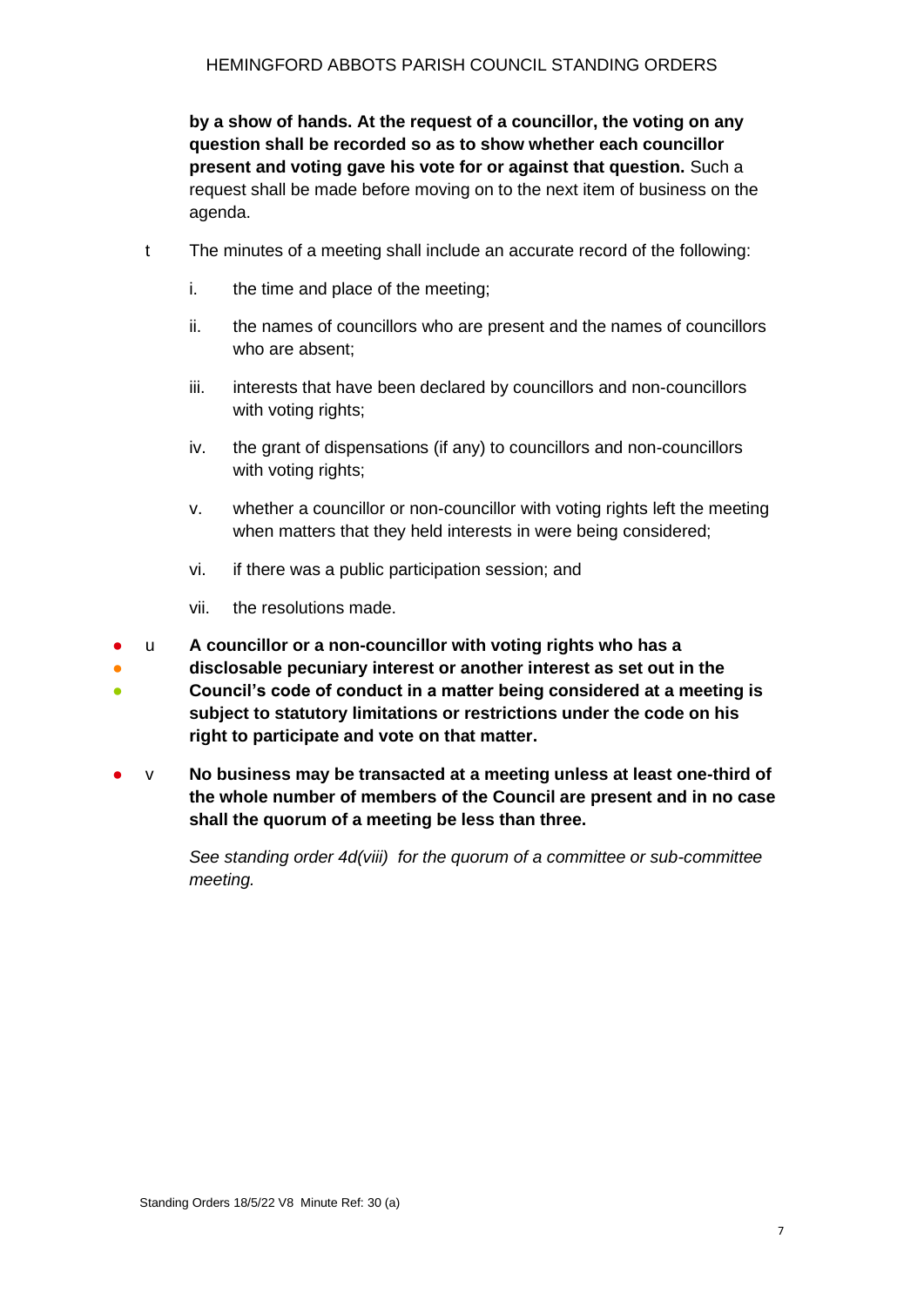- w **If a meeting is or becomes inquorate no business shall be transacted**
- ● and the meeting shall be closed. The business on the agenda for the meeting shall be adjourned to another meeting.

#### <span id="page-8-0"></span>4 COMMITTEES AND SUB-COMMITTEES

- a **Unless the Council determines otherwise, a committee may appoint a sub-committee whose terms of reference and members shall be determined by the committee.**
- b **The members of a committee may include non-councillors unless it is a committee which regulates and controls the finances of the Council.**
- c **Unless the Council determines otherwise, all the members of an advisory committee and a sub-committee of the advisory committee may be noncouncillors.**
- d The Council may appoint standing committees or other committees as may be necessary, and:
	- i. shall determine their terms of reference;
	- ii. shall determine the number and time of the ordinary meetings of a standing committee up until the date of the next annual meeting of the Council;
	- iii. shall permit a committee, other than in respect of the ordinary meetings of a committee, to determine the number and time of its meetings;
	- iv. shall, subject to standing orders 4(b) and (c), appoint and determine the terms of office of members of such a committee;
	- v. may, subject to standing orders 4(b) and (c), appoint and determine the terms of office of the substitute members to a committee whose role is to replace the ordinary members at a meeting of a committee if the ordinary members of the committee confirm to the Proper Officer 3 days before the meeting that they are unable to attend;
	- vi. shall, after it has appointed the members of a standing committee, appoint the chairman of the standing committee;
	- vii. shall permit a committee other than a standing committee, to appoint its own chairman at the first meeting of the committee;
	- viii. shall determine the place, notice requirements and quorum for a meeting of a committee and a sub-committee which, in both cases, shall be no less than three;
	- ix. shall determine if the public may participate at a meeting of a committee;
	- x. shall determine if the public and press are permitted to attend the meetings of a sub-committee and also the advance public notice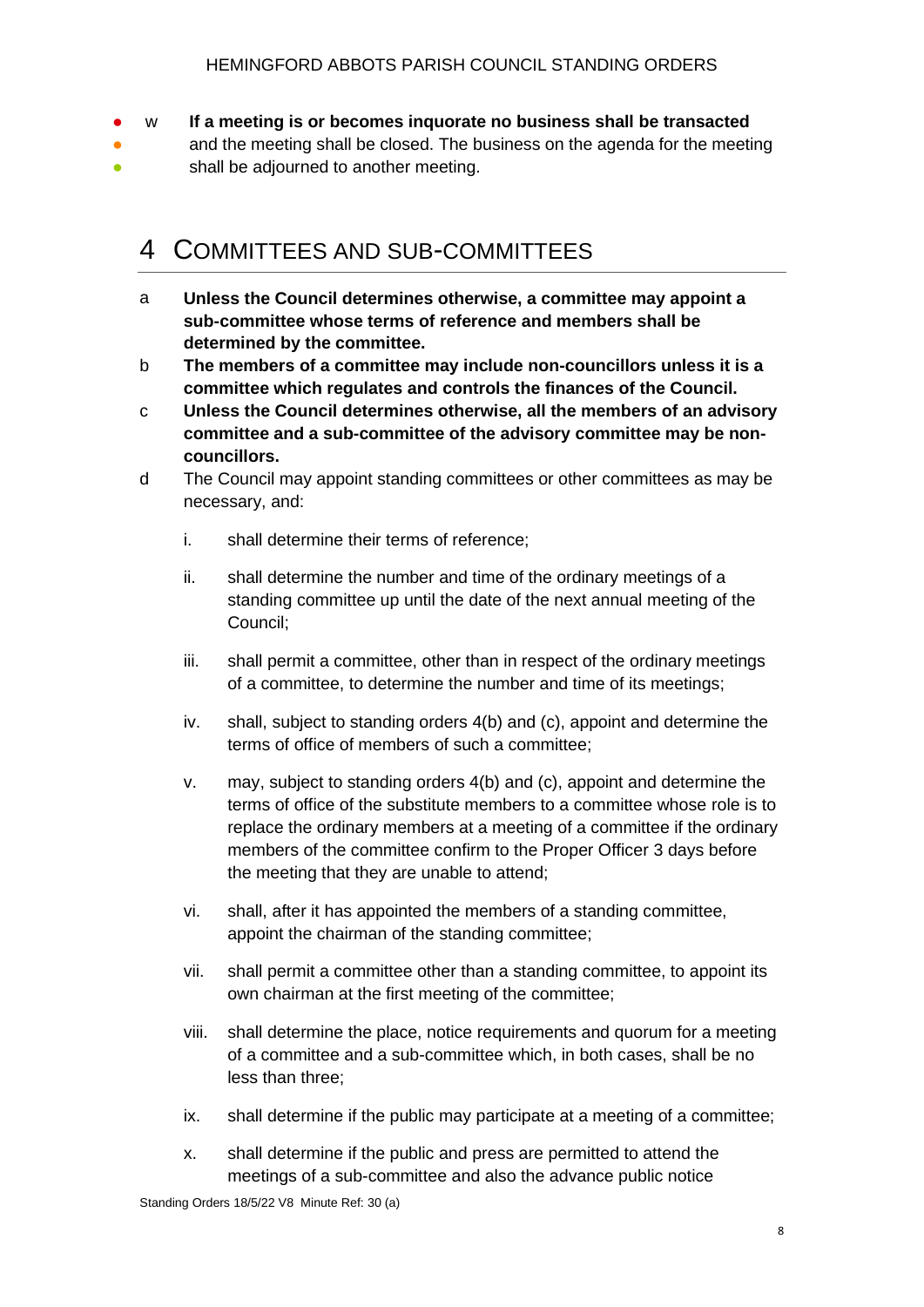requirements, if any, required for the meetings of a sub-committee;

- xi. shall determine if the public may participate at a meeting of a subcommittee that they are permitted to attend; and
- xii. may dissolve a committee or a sub-committee.

#### <span id="page-9-0"></span>5 ORDINARY COUNCIL MEETINGS

- a **In an election year, the annual meeting of the Council shall be held on or within 14 days following the day on which the councillors elected take office.**
- b **In a year which is not an election year, the annual meeting of the Council shall be held on such day in May as the Council decides.**
- c **If no other time is fixed, the annual meeting of the Council shall take place at 6pm.**
- d **In addition to the annual meeting of the Council, at least three other ordinary meetings shall be held in each year on such dates and times as the Council decides.**
- e **The first business conducted at the annual meeting of the Council shall be the election of the Chairman and Vice-Chairman (if there is one) of the Council.**
- f **The Chairman of the Council, unless he has resigned or becomes disqualified, shall continue in office and preside at the annual meeting until his successor is elected at the next annual meeting of the Council.**
- g **The Vice-Chairman of the Council, if there is one, unless he resigns or becomes disqualified, shall hold office until immediately after the election of the Chairman of the Council at the next annual meeting of the Council.**
- h **In an election year, if the current Chairman of the Council has not been re-elected as a member of the Council, he shall preside at the annual meeting until a successor Chairman of the Council has been elected. The current Chairman of the Council shall not have an original vote in respect of the election of the new Chairman of the Council but shall give a casting vote in the case of an equality of votes.**
- i **In an election year, if the current Chairman of the Council has been reelected as a member of the Council, he shall preside at the annual meeting until a new Chairman of the Council has been elected. He may exercise an original vote in respect of the election of the new Chairman of the Council and shall give a casting vote in the case of an equality of votes.**
- j Following the election of the Chairman of the Council and Vice-Chairman (if there is one) of the Council at the annual meeting, the business shall include: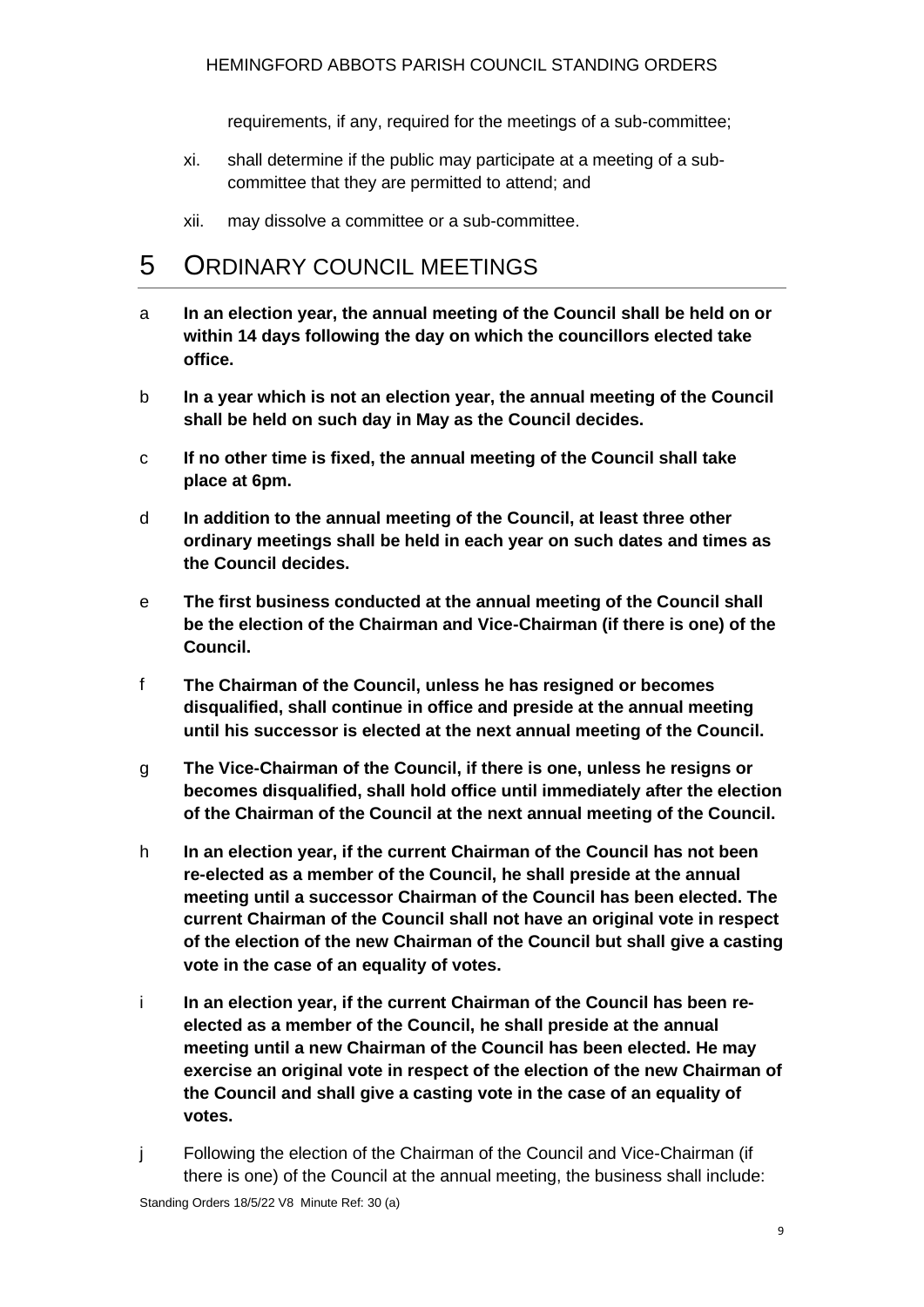- i. **In an election year, delivery by the Chairman of the Council and councillors of their acceptance of office forms unless the Council resolves for this to be done at a later date. In a year which is not an election year, delivery by the Chairman of the Council of his acceptance of office form unless the Council resolves for this to be done at a later date;**
- ii. Confirmation of the accuracy of the minutes of the last meeting of the Council;
- iii. Receipt of the minutes of the last meeting of a committee;
- iv. Consideration of the recommendations made by a committee;
- v. Review of delegation arrangements to committees, sub-committees, staff and other local authorities;
- vi. Review of the terms of reference for committees;
- vii. Appointment of members to existing committees;
- viii. Appointment of any new committees in accordance with standing order 4;
- ix. Review and adoption of appropriate standing orders and financial regulations;
- x. Review of arrangements (including legal agreements) with other local authorities, not-for-profit bodies and businesses.
- xi. Review of representation on or work with external bodies and arrangements for reporting back;
- xii. In an election year, to make arrangements with a view to the Council becoming eligible to exercise the general power of competence in the future;
- xiii. Review of inventory of land and other assets including buildings and office equipment;
- xiv. Confirmation of arrangements for insurance cover in respect of all insurable risks;
- xv. Review of the Council's and/or staff subscriptions to other bodies;
- xvi. Review of the Council's complaints procedure;
- xvii. Review of the Council's policies, procedures and practices in respect of its obligations under freedom of information and data protection legislation (*see also standing orders 11, 20 and 21*);
- xviii. Review of the Council's policy for dealing with the press/media;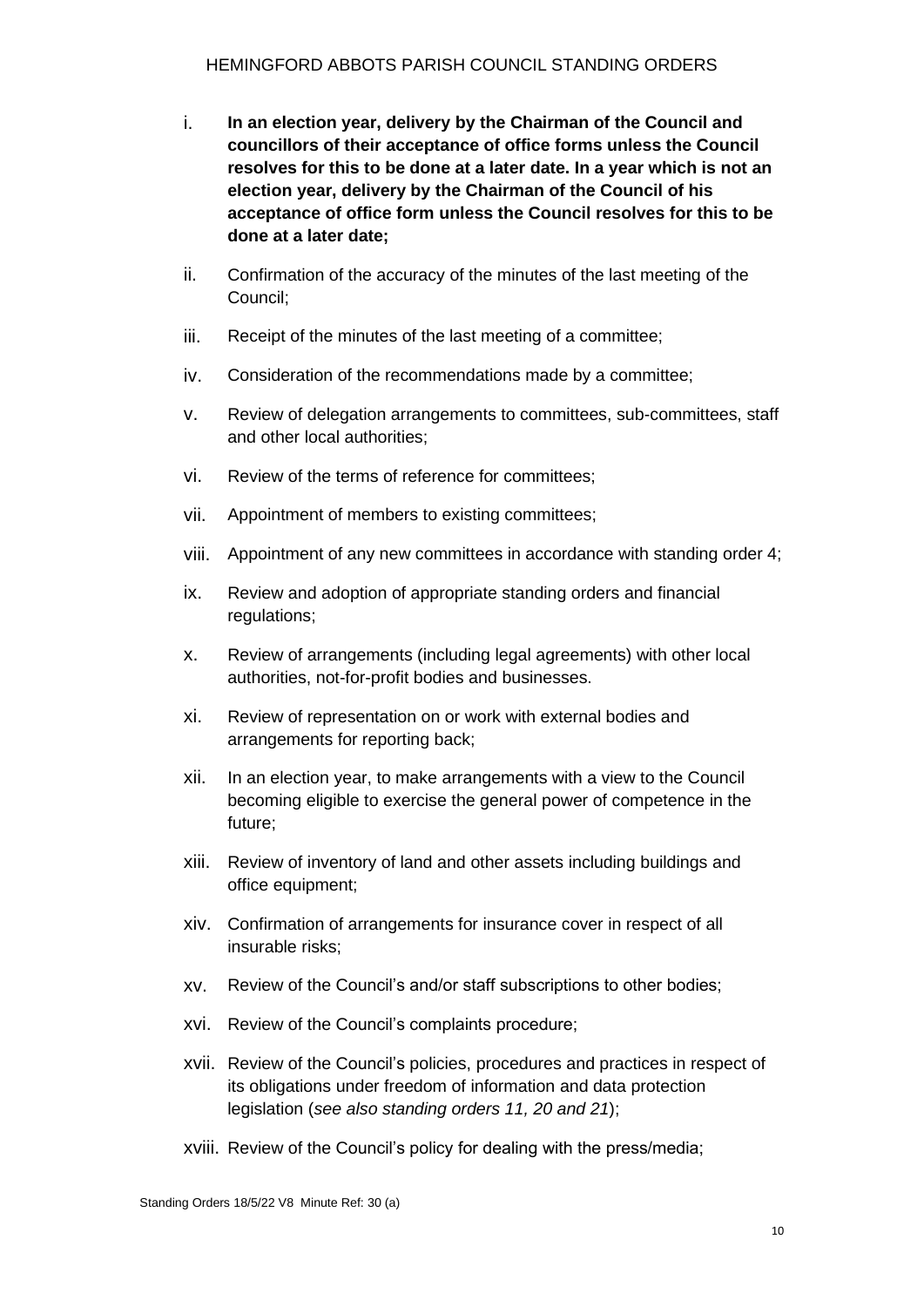- xix. Review of the Council's employment policies and procedures;
- xx. Review of the Council's expenditure incurred under s.137 of the Local Government Act 1972 or the general power of competence.
- xxi. Determining the time and place of ordinary meetings of the Council up to and including the next annual meeting of the Council.

# <span id="page-11-0"></span>6 EXTRAORDINARY MEETINGS OF THE COUNCIL, COMMITTEES AND SUB-COMMITTEES

- a **The Chairman of the Council may convene an extraordinary meeting of the Council at any time.**
- b **If the Chairman of the Council does not call an extraordinary meeting of the Council within seven days of having been requested in writing to do so by two councillors, any two councillors may convene an extraordinary meeting of the Council. The public notice giving the time, place and agenda for such a meeting shall be signed by the two councillors.**
- c The chairman of a committee may convene an extraordinary meeting of the committee at any time.
- d If the chairman of a committee does not call an extraordinary meeting within 7 days of having been requested to do so by 2 members of the committee, any 2 members of the committee [or the sub-committee] may convene an extraordinary meeting of the committee.

## <span id="page-11-1"></span>7 PREVIOUS RESOLUTIONS

- a A resolution shall not be reversed within six months except either by a special motion, which requires written notice by at least 3 councillors to be given to the Proper Officer in accordance with standing order 9, or by a motion moved in pursuance of the recommendation of a committee or a sub-committee.
- b When a motion moved pursuant to standing order 7(a) has been disposed of, no similar motion may be moved for a further six months.

#### <span id="page-11-2"></span>8 VOTING ON APPOINTMENTS

a Where more than two persons have been nominated for a position to be filled by the Council and none of those persons has received an absolute majority of votes in their favour, the name of the person having the least number of votes shall be struck off the list and a fresh vote taken. This process shall continue until a majority of votes is given in favour of one person. A tie in votes may be settled by the casting vote exercisable by the chairman of the meeting.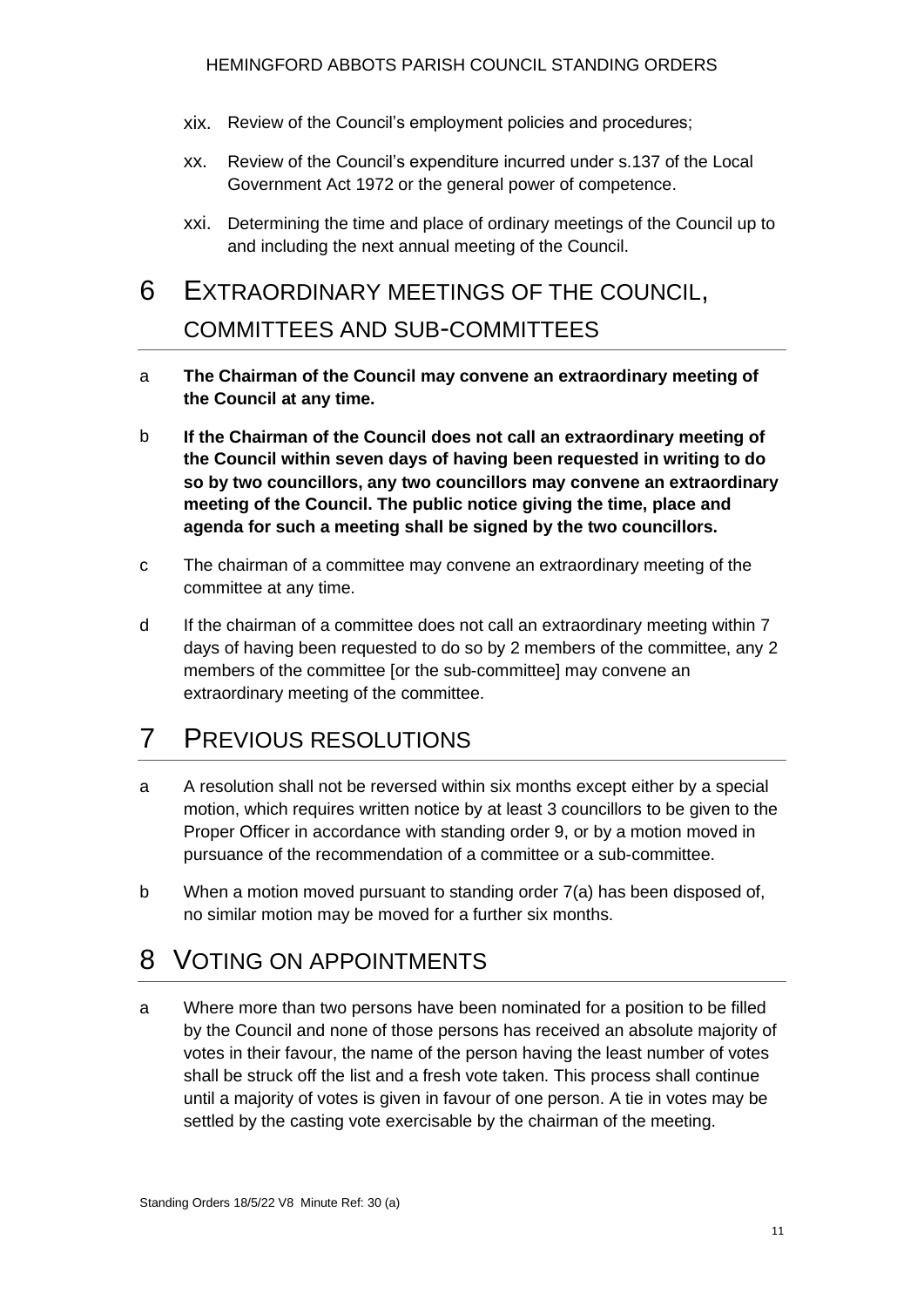# <span id="page-12-0"></span>9 MOTIONS FOR A MEETING THAT REQUIRE WRITTEN NOTICE TO BE GIVEN TO THE PROPER OFFICER

- a A motion shall relate to the responsibilities of the meeting for which it is tabled and in any event shall relate to the performance of the Council's statutory functions, powers and obligations or an issue which specifically affects the Council's area or its residents.
- b No motion may be moved at a meeting unless it is on the agenda and the mover has given written notice of its wording to the Proper Officer at least 3 clear days before the meeting. Clear days do not include the day of the notice or the day of the meeting.
- c The Proper Officer may, before including a motion on the agenda received in accordance with standing order 9(b), correct obvious grammatical or typographical errors in the wording of the motion.
- d If the Proper Officer considers the wording of a motion received in accordance with standing order 9(b) is not clear in meaning, the motion shall be rejected until the mover of the motion resubmits it, so that it can be understood, in writing, to the Proper Officer at least 3 clear days before the meeting.
- e If the wording or subject of a proposed motion is considered improper, the Proper Officer shall consult with the chairman of the forthcoming meeting or, as the case may be, the councillors who have convened the meeting, to consider whether the motion shall be included in the agenda or rejected.
- f The decision of the Proper Officer as to whether or not to include the motion on the agenda shall be final.
- g Motions received shall be recorded and numbered in the order that they are received.
- h Motions rejected shall be recorded with an explanation by the Proper Officer of the reason for rejection.

# <span id="page-12-1"></span>10 MOTIONS AT A MEETING THAT DO NOT REQUIRE WRITTEN NOTICE

- a The following motions may be moved at a meeting without written notice to the Proper Officer:
	- i. to correct an inaccuracy in the draft minutes of a meeting;
	- ii. to move to a vote;
	- iii. to defer consideration of a motion;
	- iv. to refer a motion to a particular committee or sub-committee;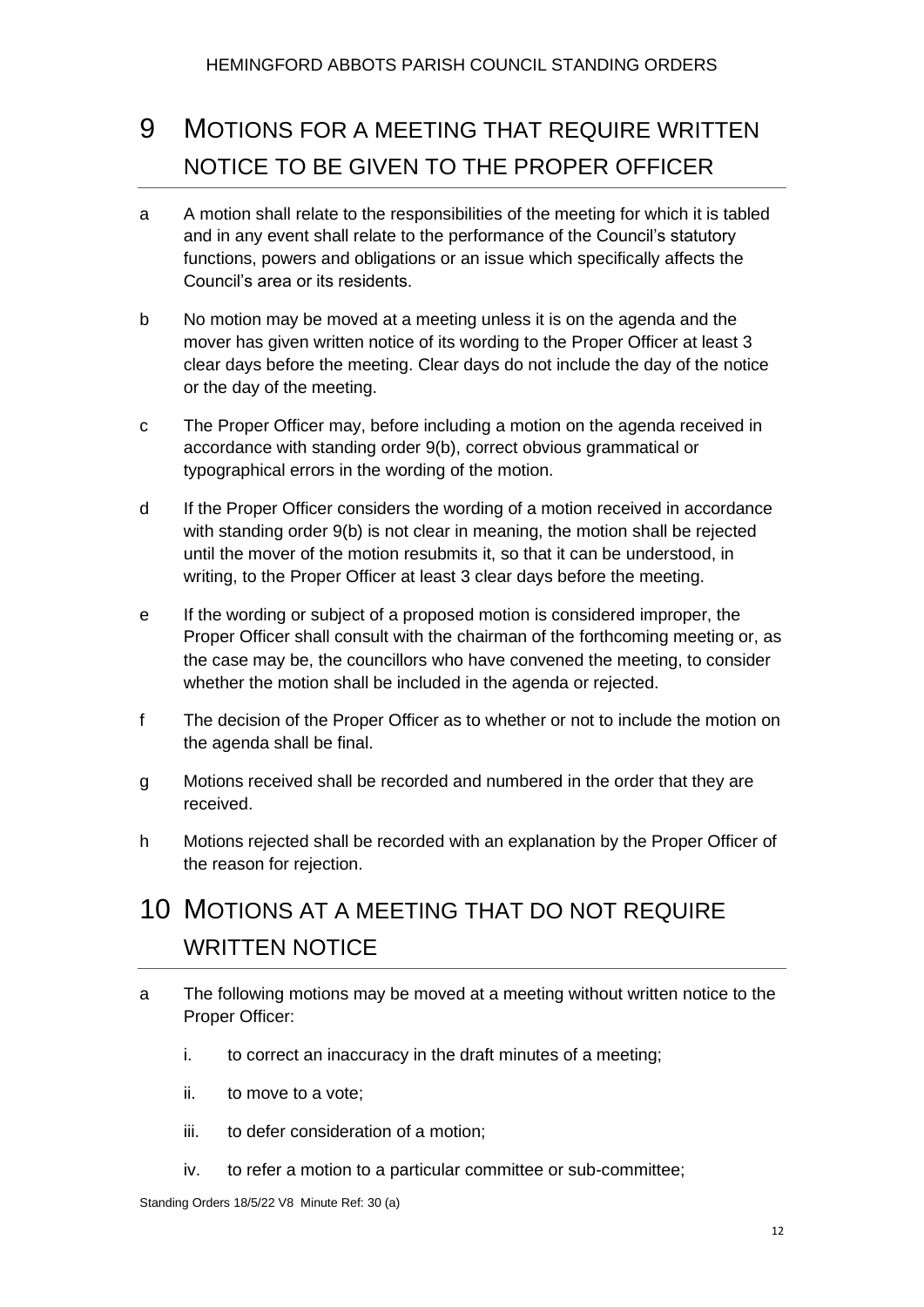#### HEMINGFORD ABBOTS PARISH COUNCIL STANDING ORDERS

- v. to appoint a person to preside at a meeting;
- vi. to change the order of business on the agenda;
- vii. to proceed to the next business on the agenda;
- viii. to require a written report;
- ix. to appoint a committee or sub-committee and their members;
- x. to extend the time limits for speaking;
- xi. to exclude the press and public from a meeting in respect of confidential or other information which is prejudicial to the public interest;
- xii. to not hear further from a councillor or a member of the public;
- xiii. to exclude a councillor or member of the public for disorderly conduct;
- xiv. to temporarily suspend the meeting;
- xv. to suspend a particular standing order (unless it reflects mandatory statutory or legal requirements);
- xvi. to adjourn the meeting; or
- xvii. to close the meeting.

#### <span id="page-13-0"></span>11 MANAGEMENT OF INFORMATION

See also standing order 20.

- a **The Council shall have in place and keep under review, technical and organisational measures to keep secure information (including personal data) which it holds in paper and electronic form. Such arrangements shall include deciding who has access to personal data and encryption of personal data.**
- b **The Council shall have in place, and keep under review, policies for the retention and safe destruction of all information (including personal data) which it holds in paper and electronic form. The Council's retention policy shall confirm the period for which information (including personal data) shall be retained or if this is not possible the criteria used to determine that period (e.g. the Limitation Act 1980).**
- c **The agenda, papers that support the agenda and the minutes of a meeting shall not disclose or otherwise undermine confidential information or personal data without legal justification.**
- d **Councillors, staff, the Council's contractors and agents shall not disclose confidential information or personal data without legal justification.**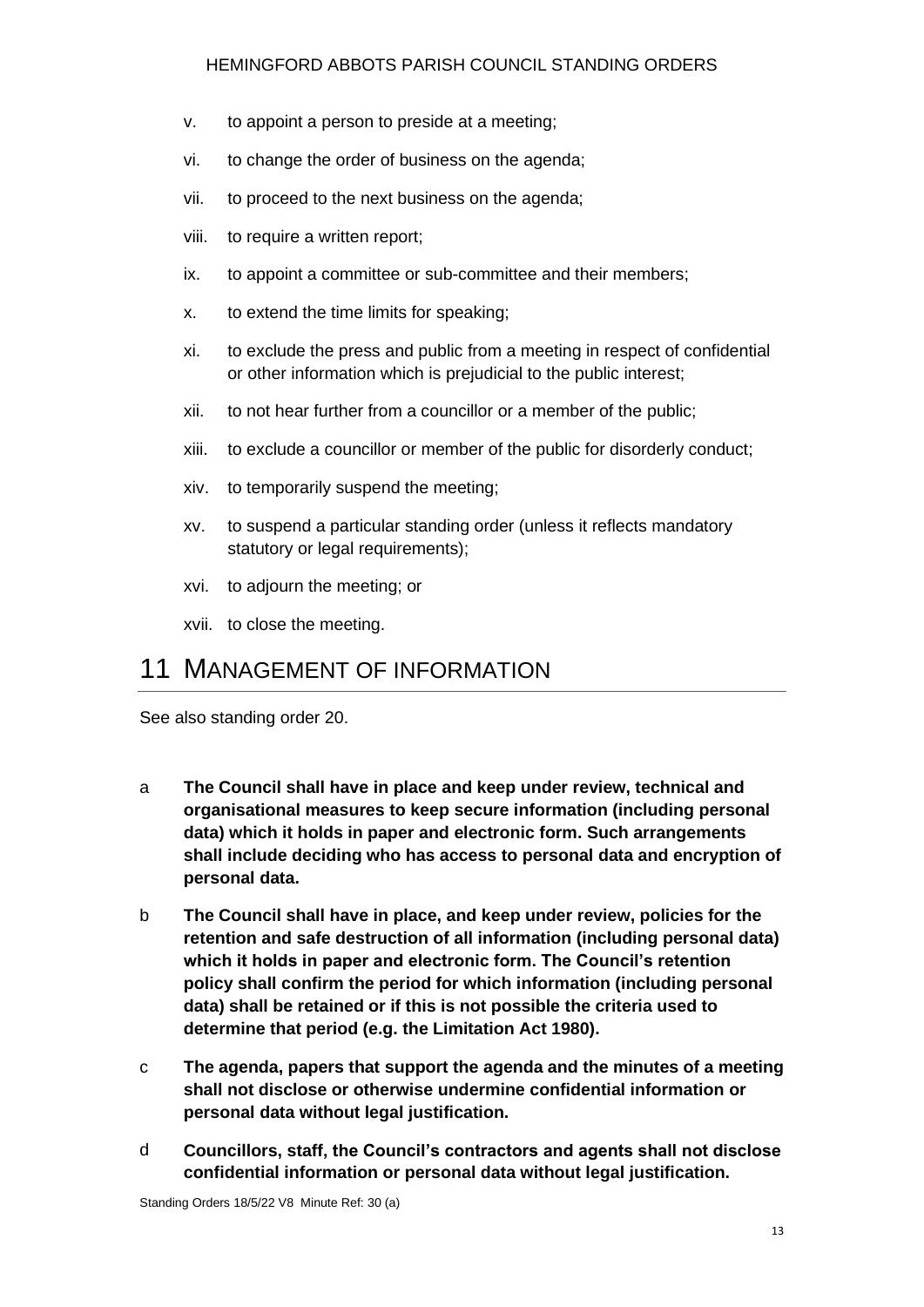#### <span id="page-14-0"></span>12 DRAFT MINUTES

| <b>Full Council meetings</b> | $\bullet$ |
|------------------------------|-----------|
| Committee meetings           | O         |
| Sub-committee meetings       |           |

- a If the draft minutes of a preceding meeting have been served on councillors with the agenda to attend the meeting at which they are due to be approved for accuracy, they shall be taken as read.
- b There shall be no discussion about the draft minutes of a preceding meeting except in relation to their accuracy. A motion to correct an inaccuracy in the draft minutes shall be moved in accordance with standing order 10(a)(i).
- c The accuracy of draft minutes, including any amendment(s) made to them, shall be confirmed by resolution and shall be signed by the chairman of the meeting and stand as an accurate record of the meeting to which the minutes relate.
- d If the chairman of the meeting does not consider the minutes to be an accurate record of the meeting to which they relate, he shall sign the minutes and include a paragraph in the following terms or to the same effect:

"The chairman of this meeting does not believe that the minutes of the meeting of the ( ) held on [date] in respect of ( ) were a correct record but his view was not upheld by the meeting and the minutes are confirmed as an accurate record of the proceedings."

- ● e **If the Council's gross annual income or expenditure (whichever is** 
	- **higher) does not exceed £25,000, it shall publish draft minutes on a website which is publicly accessible and free of charge not later than**
	- **one month after the meeting has taken place.**
	- f Subject to the publication of draft minutes in accordance with standing order 12(e) and standing order 20(a) and following a resolution which confirms the accuracy of the minutes of a meeting, the draft minutes or recordings of the meeting for which approved minutes exist shall be destroyed.

## <span id="page-14-1"></span>13 CODE OF CONDUCT AND DISPENSATIONS

See also standing order 3(u).

●

Standing Orders 18/5/22 V8 Minute Ref: 30 (a)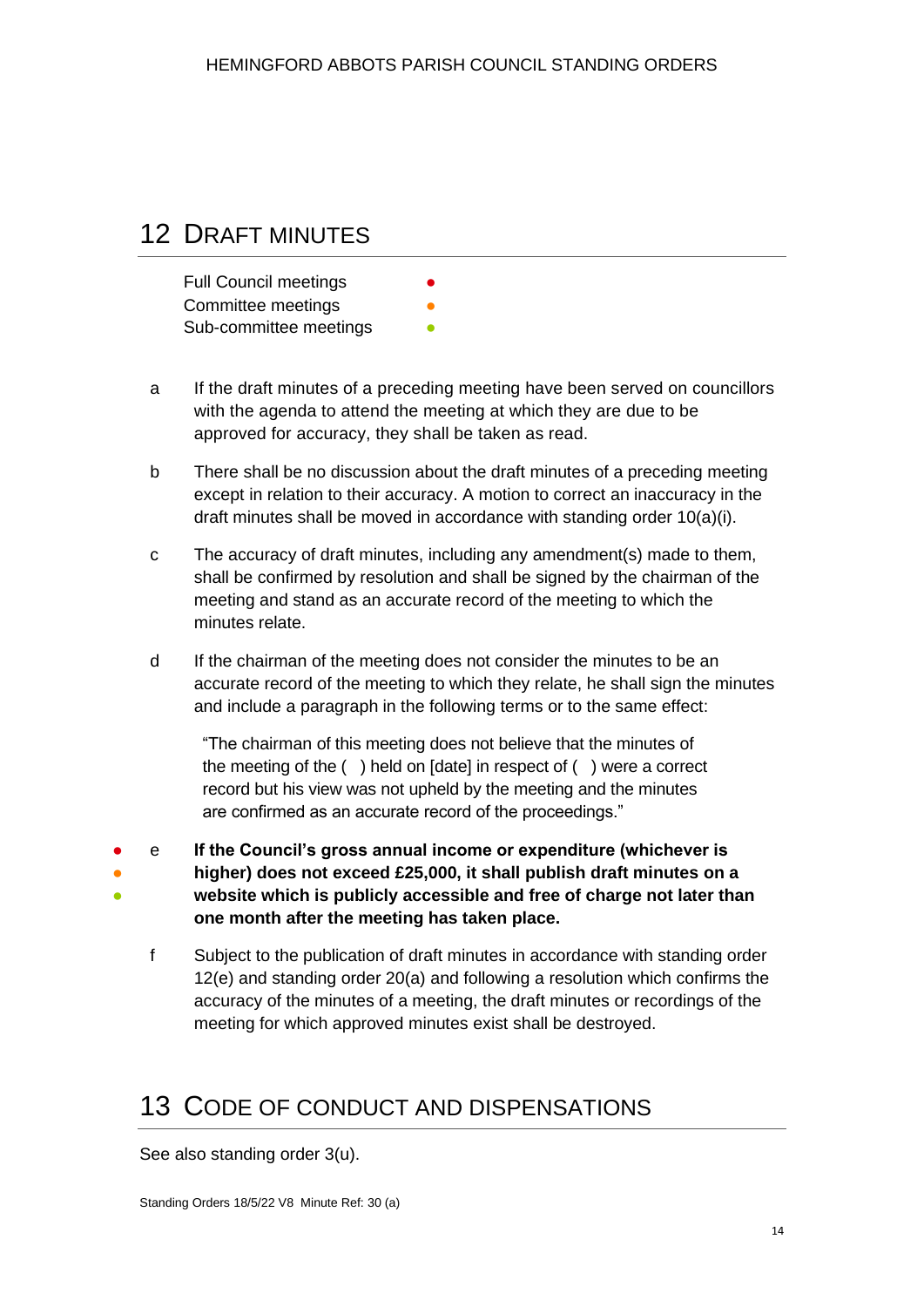- a All councillors and non-councillors with voting rights shall observe the code of conduct adopted by the Council.
- b Unless he has been granted a dispensation, a councillor or non-councillor with voting rights shall withdraw from a meeting when it is considering a matter in which he has a disclosable pecuniary interest. He may return to the meeting after it has considered the matter in which he had the interest.
- c Unless he has been granted a dispensation, a councillor or non-councillor with voting rights shall withdraw from a meeting when it is considering a matter in which he has another interest if so required by the Council's code of conduct. He may return to the meeting after it has considered the matter in which he had the interest.
- d **Dispensation requests shall be in writing and submitted to the Proper Officer** as soon as possible before the meeting, or failing that, at the start of the meeting for which the dispensation is required.
- e A decision as to whether to grant a dispensation shall be made by the Proper Officer for which the dispensation is required and that decision is final.
- f A dispensation request shall confirm:
	- i. the description and the nature of the disclosable pecuniary interest or other interest to which the request for the dispensation relates;
	- ii. whether the dispensation is required to participate at a meeting in a discussion only or a discussion and a vote;
	- iii. the date of the meeting or the period (not exceeding four years) for which the dispensation is sought; and
	- iv. an explanation as to why the dispensation is sought.
- g Subject to standing orders 13(d) and (f), a dispensation request shall be considered by the Proper Officer before the meeting or, if this is not possible, at the start of the meeting for which the dispensation is required..
- **h A dispensation may be granted in accordance with standing order 13(e) if having regard to all relevant circumstances any of the following apply:**
	- **i. without the dispensation the number of persons prohibited from participating in the particular business would be so great a proportion of the meeting transacting the business as to impede the transaction of the business;**
	- **ii. granting the dispensation is in the interests of persons living in the Council's area; or**
	- **iii. it is otherwise appropriate to grant a dispensation.**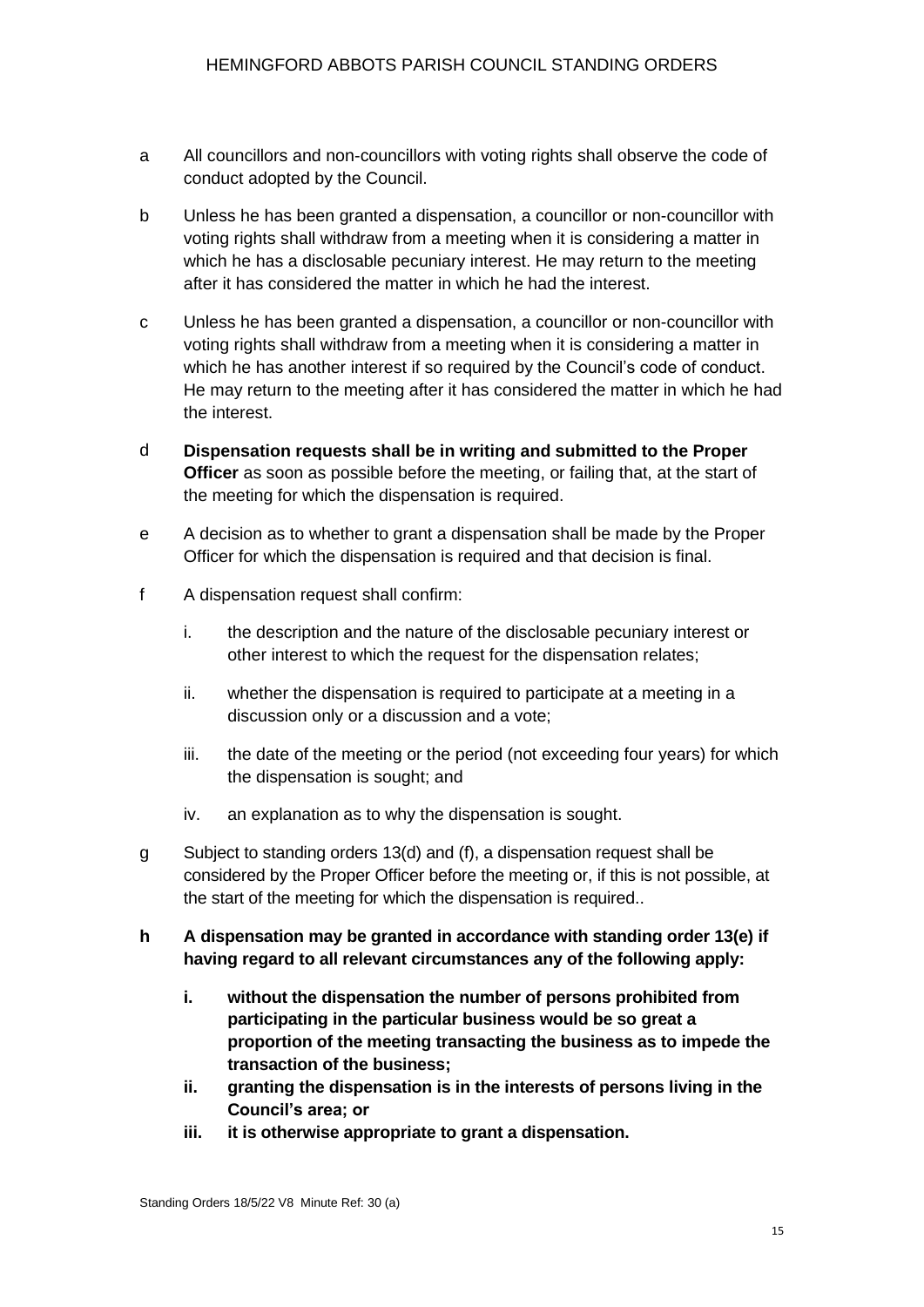## <span id="page-16-0"></span>14 CODE OF CONDUCT COMPLAINTS

- a Upon notification by the District or Unitary Council that it is dealing with a complaint that a councillor or non-councillor with voting rights has breached the Council's code of conduct, the Proper Officer shall, subject to standing order 11, report this to the Council.
- b Where the notification in standing order 14(a) relates to a complaint made by the Proper Officer, the Proper Officer shall notify the Chairman of Council of this fact, and the Chairman shall nominate another staff member to assume the duties of the Proper Officer in relation to the complaint until it has been determined and the Council has agreed what action, if any, to take in accordance with standing order 14(d).
- c The Council may:
	- i. provide information or evidence where such disclosure is necessary to investigate the complaint or is a legal requirement;
	- ii. seek information relevant to the complaint from the person or body with statutory responsibility for investigation of the matter;
- d **Upon notification by the District or Unitary Council that a councillor or non-councillor with voting rights has breached the Council's code of conduct, the Council shall consider what, if any, action to take against him. Such action excludes disqualification or suspension from office.**

#### <span id="page-16-1"></span>15 PROPER OFFICER

- a The Proper Officer shall be either (i) the clerk or (ii) other staff member(s) nominated by the Council to undertake the work of the Proper Officer when the Proper Officer is absent.
- b The Proper Officer shall:
	- i. **at least three clear days before a meeting of the council, a committee** or a sub-committee**,**
		- **serve on councillors by delivery or post at their residences or by email authenticated in such manner as the Proper Officer thinks fit, a signed summons confirming the time, place and the agenda (provided the councillor has consented to service by email), and**
		- **Provide, in a conspicuous place, public notice of the time, place and agenda (provided that the public notice with agenda of an extraordinary meeting of the Council convened by councillors is signed by them).**

*See standing order 3(b) for the meaning of clear days for a meeting of a full council and standing order 3(c) for the meaning of clear days for a meeting of a committee;*

Standing Orders 18/5/22 V8 Minute Ref: 30 (a)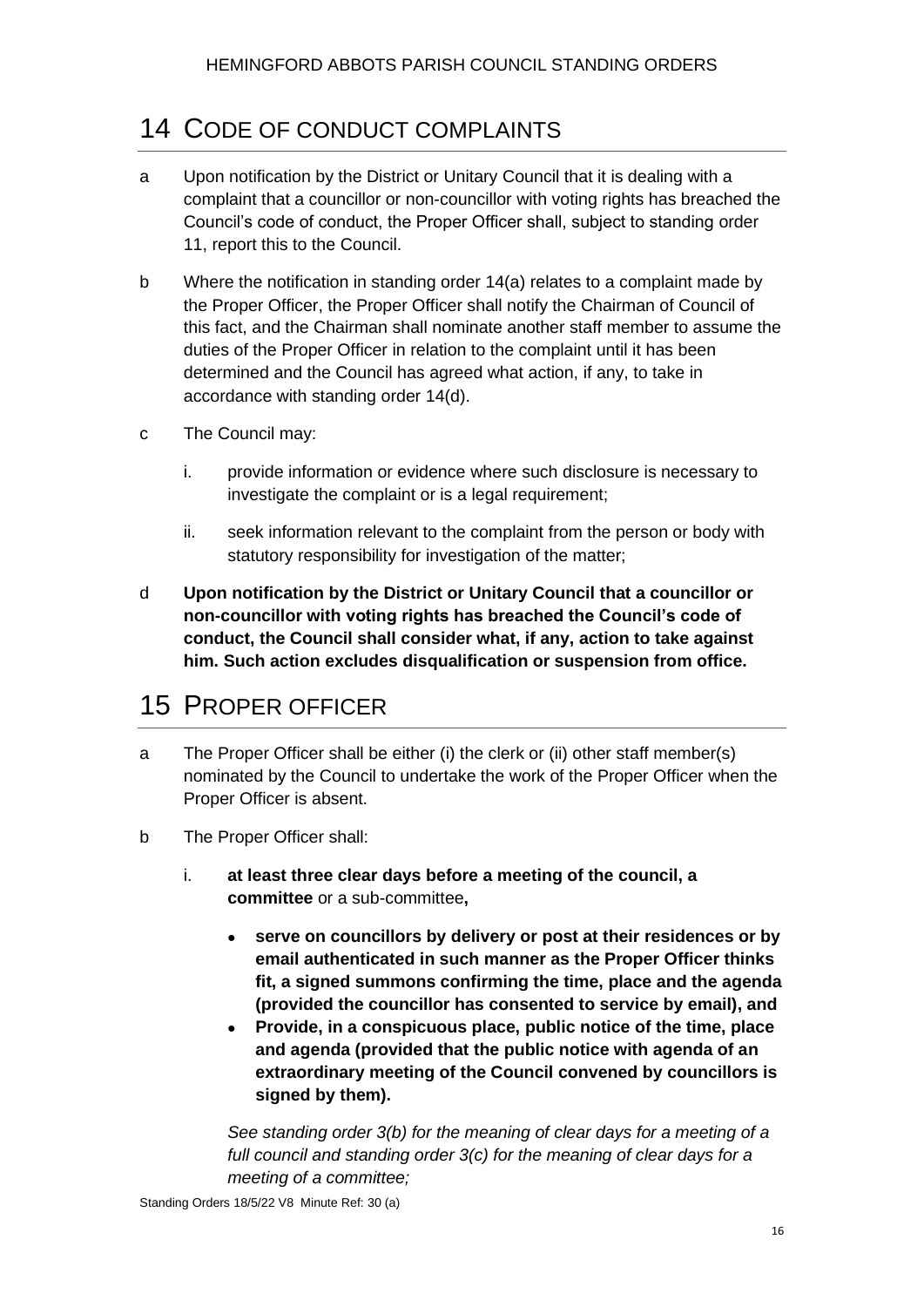- ii. subject to standing order 9, include on the agenda all motions in the order received unless a councillor has given written notice at least 5 days before the meeting confirming his withdrawal of it;
- iii. **convene a meeting of the Council for the election of a new Chairman of the Council, occasioned by a casual vacancy in his office;**
- iv. **facilitate inspection of the minute book by local government electors;**
- v. **receive and retain copies of byelaws made by other local authorities;**
- vi. hold acceptance of office forms from councillors;
- vii. hold a copy of every councillor's register of interests;
- viii. assist with responding to requests made under freedom of information legislation and rights exercisable under data protection legislation, in accordance with the Council's relevant policies and procedures;
- ix. liaise, as appropriate, with the Council's Data Protection Officer (if there is one);
- x. receive and send general correspondence and notices on behalf of the Council except where there is a resolution to the contrary;
- xi. assist in the organisation of, storage of, access to, security of and destruction of information held by the Council in paper and electronic form subject to the requirements of data protection and freedom of information legislation and other legitimate requirements (e.g. the Limitation Act 1980);
- xii. arrange for legal deeds to be executed;

(*see also standing order 23);*

- xiii. arrange or manage the prompt authorisation, approval, and instruction regarding any payments to be made by the Council in accordance with its financial regulations;
- xiv. record every planning application notified to the Council and the Council's response to the local planning authority in a book for such purpose;
- xv. refer a planning application received by the Council to the Chairman or in his absence the Vice-Chairman (if there is one) of the Council within two working days of receipt to facilitate an extraordinary meeting if the nature of a planning application requires consideration before the next ordinary meeting of the Council.
- xvi. manage access to information about the Council via the publication scheme; and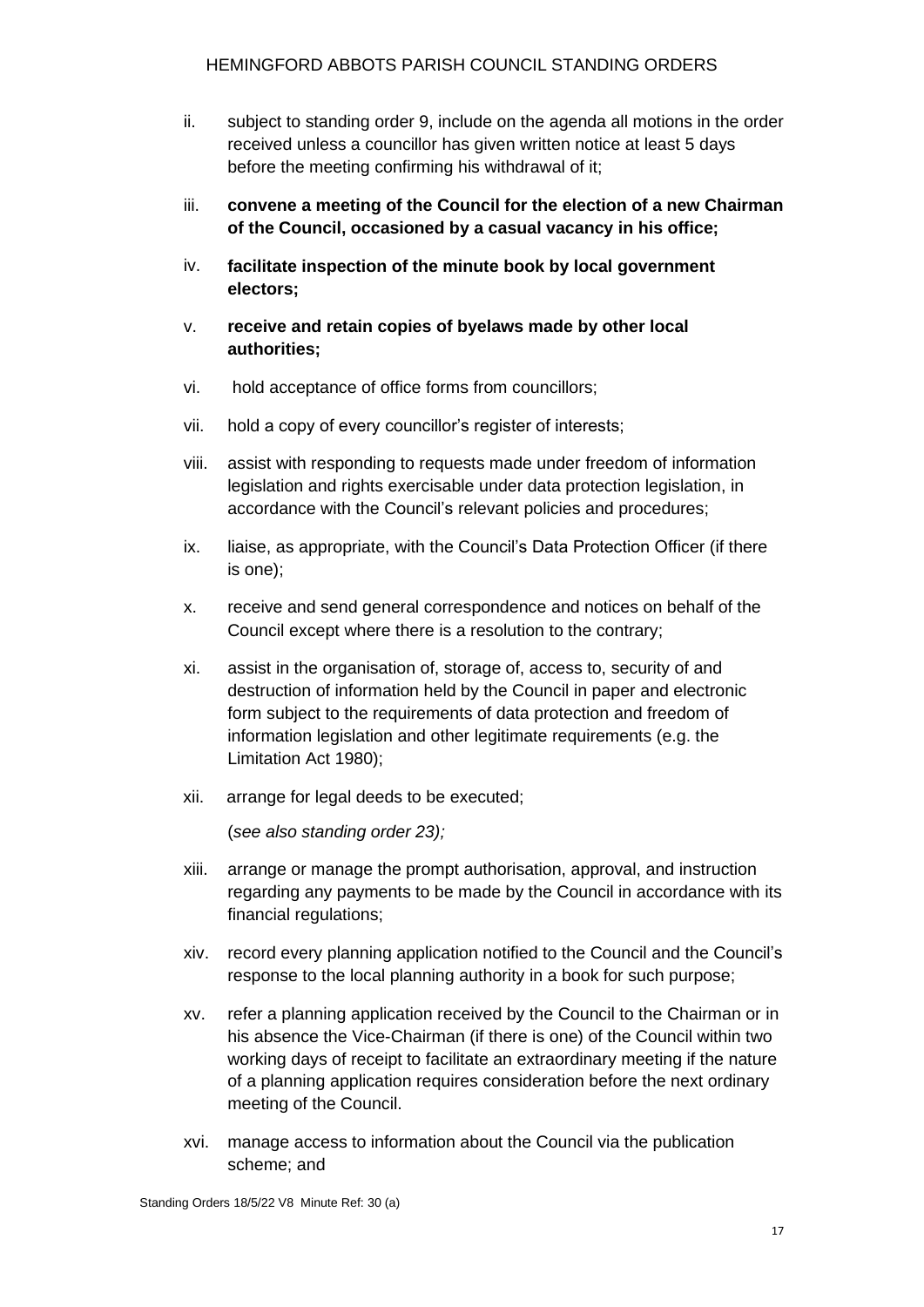xvii. retain custody of the seal of the Council (if there is one) which shall not be used without a resolution to that effect.

(s*ee also standing order 23).*

#### <span id="page-18-0"></span>16 RESPONSIBLE FINANCIAL OFFICER

a The Council shall appoint appropriate staff member(s) to undertake the work of the Responsible Financial Officer when the Responsible Financial Officer is absent.

#### <span id="page-18-1"></span>17ACCOUNTS AND ACCOUNTING STATEMENTS

- a "Proper practices" in standing orders refer to the most recent version of "Governance and Accountability for Local Councils – a Practitioners' Guide".
- b All payments by the Council shall be authorised, approved and paid in accordance with the law, proper practices and the Council's financial regulations.
- c The Responsible Financial Officer shall supply to each councillor as soon as practicable after 30 June, 30 September and 31 December in each year a statement to summarise:
	- i. the Council's receipts and payments (or income and expenditure) for each quarter;
	- ii. the Council's aggregate receipts and payments (or income and expenditure) for the year to date;
	- iii. the balances held at the end of the quarter being reported and

which includes a comparison with the budget for the financial year and highlights any actual or potential overspends.

- d As soon as possible after the financial year end at 31 March, the Responsible Financial Officer shall provide:
	- i. each councillor with a statement summarising the Council's receipts and payments (or income and expenditure) for the last quarter and the year to date for information; and
	- ii. to the Council the accounting statements for the year in the form of Section 2 of the annual governance and accountability return, as required by proper practices, for consideration and approval.
- e The year-end accounting statements shall be prepared in accordance with proper practices and apply the form of accounts determined by the Council (receipts and payments, or income and expenditure) for the year to 31 March. A completed draft annual governance and accountability return shall be presented to all councillors at least 14 days prior to anticipated approval by the Council. The annual governance and accountability return of the Council, which

Standing Orders 18/5/22 V8 Minute Ref: 30 (a)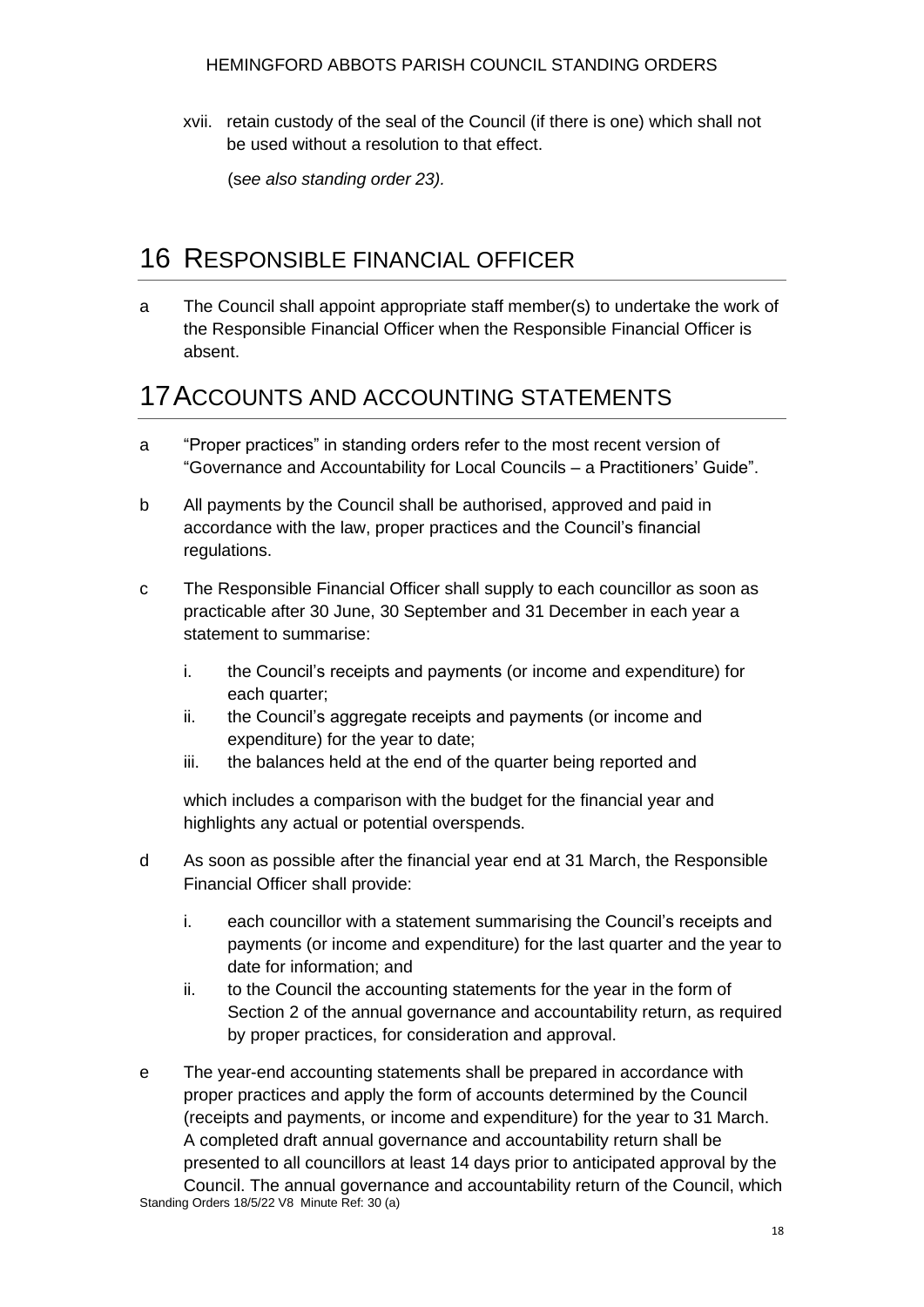#### HEMINGFORD ABBOTS PARISH COUNCIL STANDING ORDERS

is subject to external audit, including the annual governance statement, shall be presented to the Council for consideration and formal approval before 30 June.

## <span id="page-19-0"></span>18 FINANCIAL CONTROLS AND PROCUREMENT

- a. The Council shall consider and approve financial regulations drawn up by the Responsible Financial Officer, which shall include detailed arrangements in respect of the following:
	- i. the keeping of accounting records and systems of internal controls;
	- ii. the assessment and management of financial risks faced by the Council;
	- iii. the work of the independent internal auditor in accordance with proper practices and the receipt of regular reports from the internal auditor, which shall be required at least annually;
	- iv. the inspection and copying by councillors and local electors of the Council's accounts and/or orders of payments; and
	- v. whether contracts with an estimated value below **£25,000** due to special circumstances are exempt from a tendering process or procurement exercise.
- b. Financial regulations shall be reviewed regularly and at least annually for fitness of purpose.
- c. **A public contract regulated by the Public Contracts Regulations 2015 with an estimated value in excess of £25,000 but less than the relevant thresholds referred to in standing order 18(f) is subject to the "light touch" arrangements under Regulations 109-114 of the Public Contracts Regulations 2015 unless it proposes to use an existing list of approved suppliers (framework agreement).**
- d. Subject to additional requirements in the financial regulations of the Council, the tender process for contracts for the supply of goods, materials, services or the execution of works shall include, as a minimum, the following steps:
	- i. a specification for the goods, materials, services or the execution of works shall be drawn up;
	- ii. an invitation to tender shall be drawn up to confirm (i) the Council's specification (ii) the time, date and address for the submission of tenders (iii) the date of the Council's written response to the tender and (iv) the prohibition on prospective contractors contacting councillors or staff to encourage or support their tender outside the prescribed process;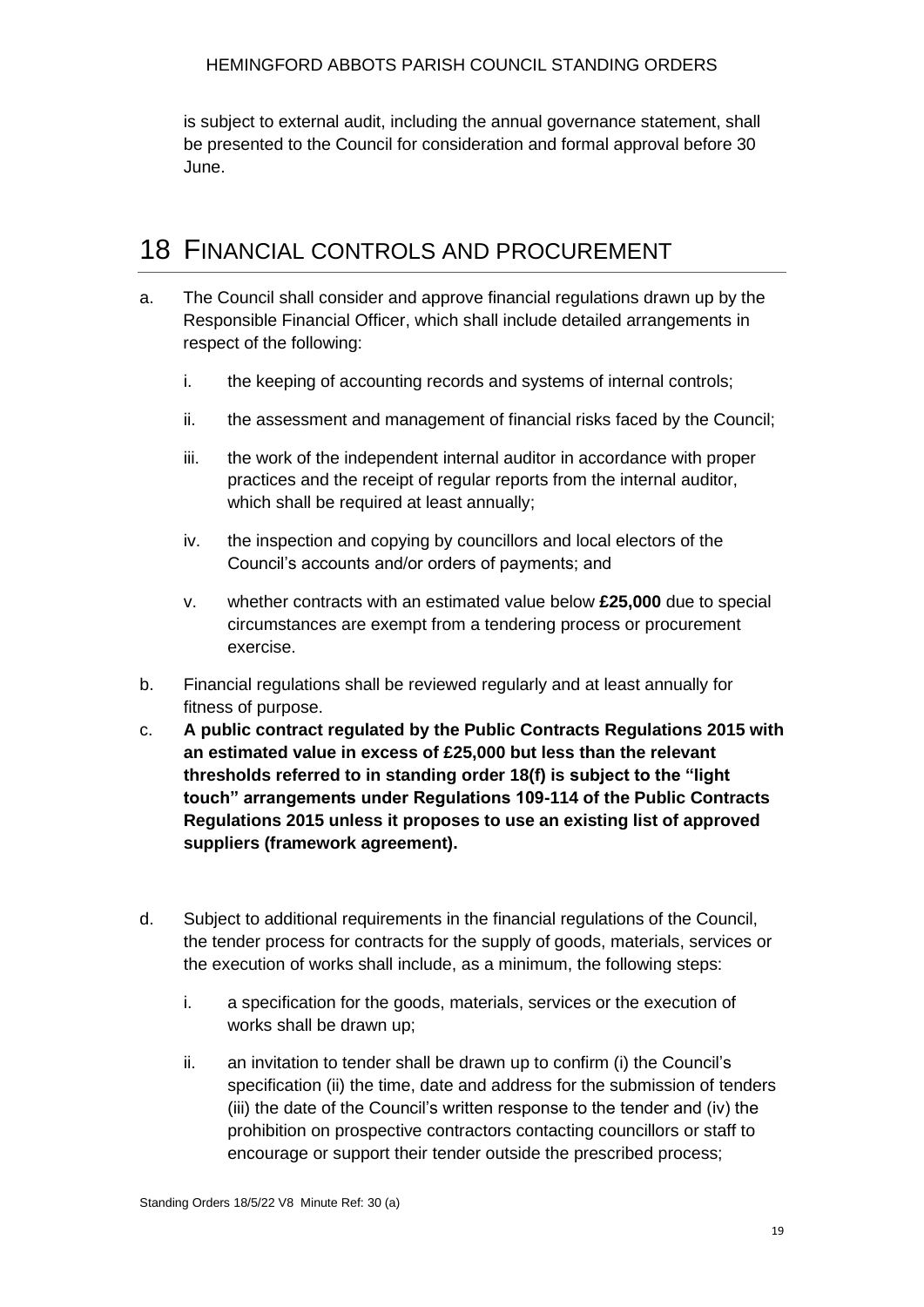- iii. the invitation to tender shall be advertised in a local newspaper and in any other manner that is appropriate;
- iv. tenders are to be submitted in writing in a sealed marked envelope addressed to the Proper Officer;
- v. tenders shall be opened by the Proper Officer in the presence of at least one councillor after the deadline for submission of tenders has passed;
- vi. tenders are to be reported to and considered by the appropriate meeting of the Council or a committee or sub-committee with delegated responsibility.
- e. Neither the Council, nor a committee or a sub-committee with delegated responsibility for considering tenders, is bound to accept the lowest value tender.
- f. **Where the value of a contract is likely to exceed the threshold specified by the Office of Government Commerce from time to time, the Council must consider whether the Public Contracts Regulations 2015 or the Utilities Contracts Regulations 2016 apply to the contract and, if either of those Regulations apply, the Council must comply with procurement rules. NALC's procurement guidance contains further details.**

## <span id="page-20-0"></span>19HANDLING STAFF MATTERS

- a A matter personal to a member of staff that is being considered by a meeting of Council is subject to standing order 11.
- b Subject to the Council's policy regarding absences from work, the Council's most senior member of staff shall notify the chairman or, if not available, the vice-chairman of absence by illness or other reason and that person shall report such absence to the Council at its next meeting.
- c The chairman of the (Council), or in his absence, the vice-chairman shall upon a resolution conduct a review of the performance and annual appraisal of the work of the Clerk/Responsible Financial Officer. The review and appraisal shall be reported in writing and recommended for approval to the Council.
- d Subject to the Council's policy regarding the handling of grievance matters, the Council's most senior employee (or other employee) shall contact the chairman of the Personnel Committee or in his absence, the vice-chairman of the Personnel Committee in respect of an informal or formal grievance matter, and this matter shall be reported back and progressed by resolution of Personnel Committee.
- e Subject to the Council's policy regarding the handling of grievance matters, if an informal or formal grievance matter raised by the Clerk/Responsible Financial Officer relates to the chairman or vice-chairman of the Personnel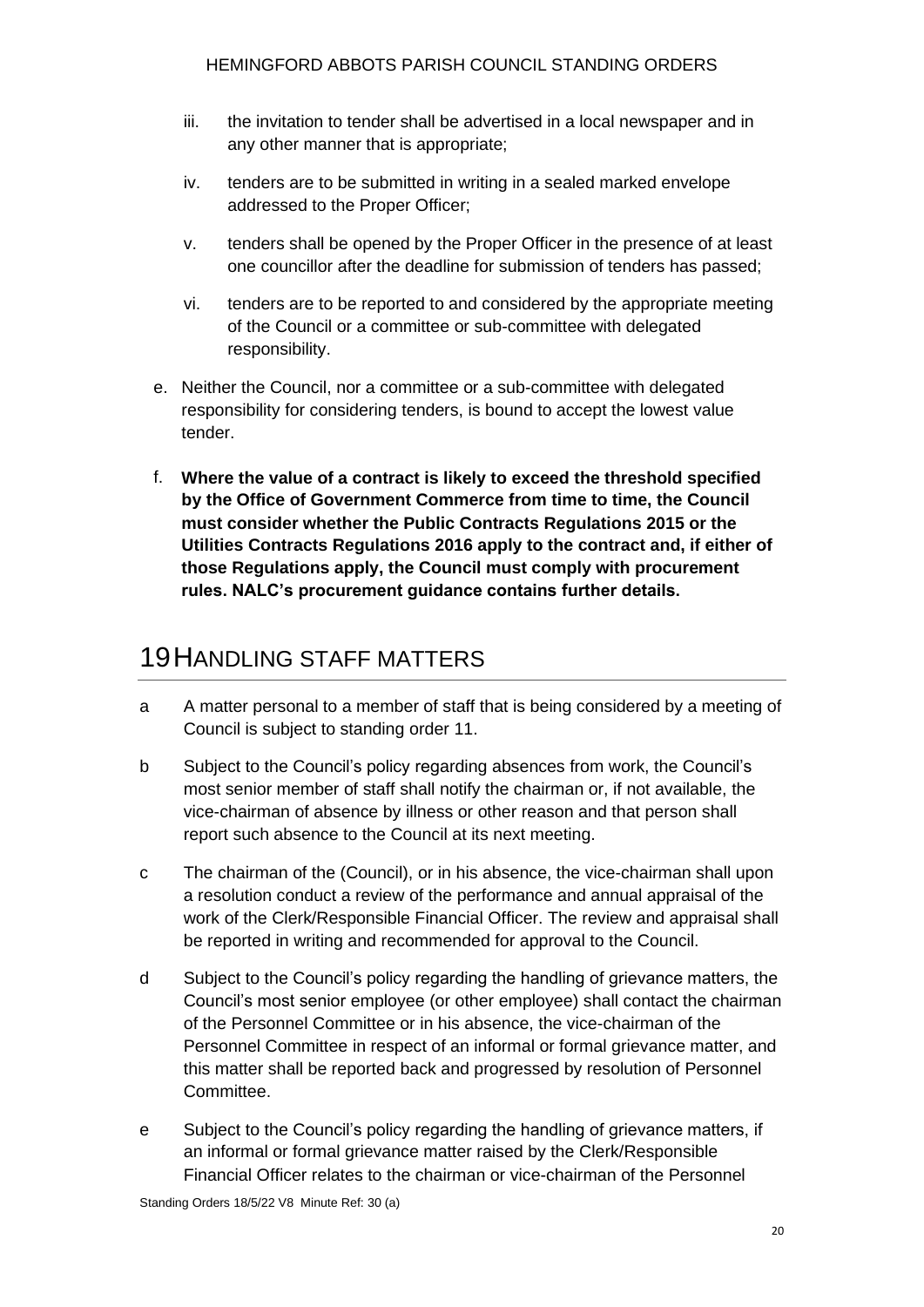Committee, this shall be communicated to another member of the Personnel Committee, which shall be reported back and progressed by resolution of the Personnel Committee.

- f Any persons responsible for all or part of the management of staff shall treat as confidential the written records of all meetings relating to their performance, capabilities, grievance or disciplinary matters.
- g In accordance with standing order 11(a), persons with line management responsibilities shall have access to staff records referred to in standing order 19(f).

#### <span id="page-21-0"></span>20 RESPONSIBILITIES TO PROVIDE INFORMATION

See also standing order 21.

- a **In accordance with freedom of information legislation, the Council shall publish information in accordance with its publication scheme and respond to requests for information held by the Council.**
- b. [*If gross annual income or expenditure (whichever is higher) does not exceed £25,000*] **The Council shall publish information in accordance with the requirements of the Smaller Authorities (Transparency Requirements) (England) Regulations 2015.**

**Or**

If gross annual income or expenditure (whichever is the higher) exceeds £200,000 **The Council, shall publish information in accordance with the requirements of the Local Government (Transparency Requirements) (England) Regulations 2015.**

# <span id="page-21-1"></span>21 RESPONSIBILITIES UNDER DATA PROTECTION LEGISLATION

Below is not an exclusive list. See also standing order 11.

- a **The Council may appoint a Data Protection Officer.**
- b **The Council shall have policies and procedures in place to respond to an individual exercising statutory rights concerning his personal data.**
- c **The Council shall have a written policy in place for responding to and managing a personal data breach.**
- d **The Council shall keep a record of all personal data breaches comprising the facts relating to the personal data breach, its effects and the remedial action taken.**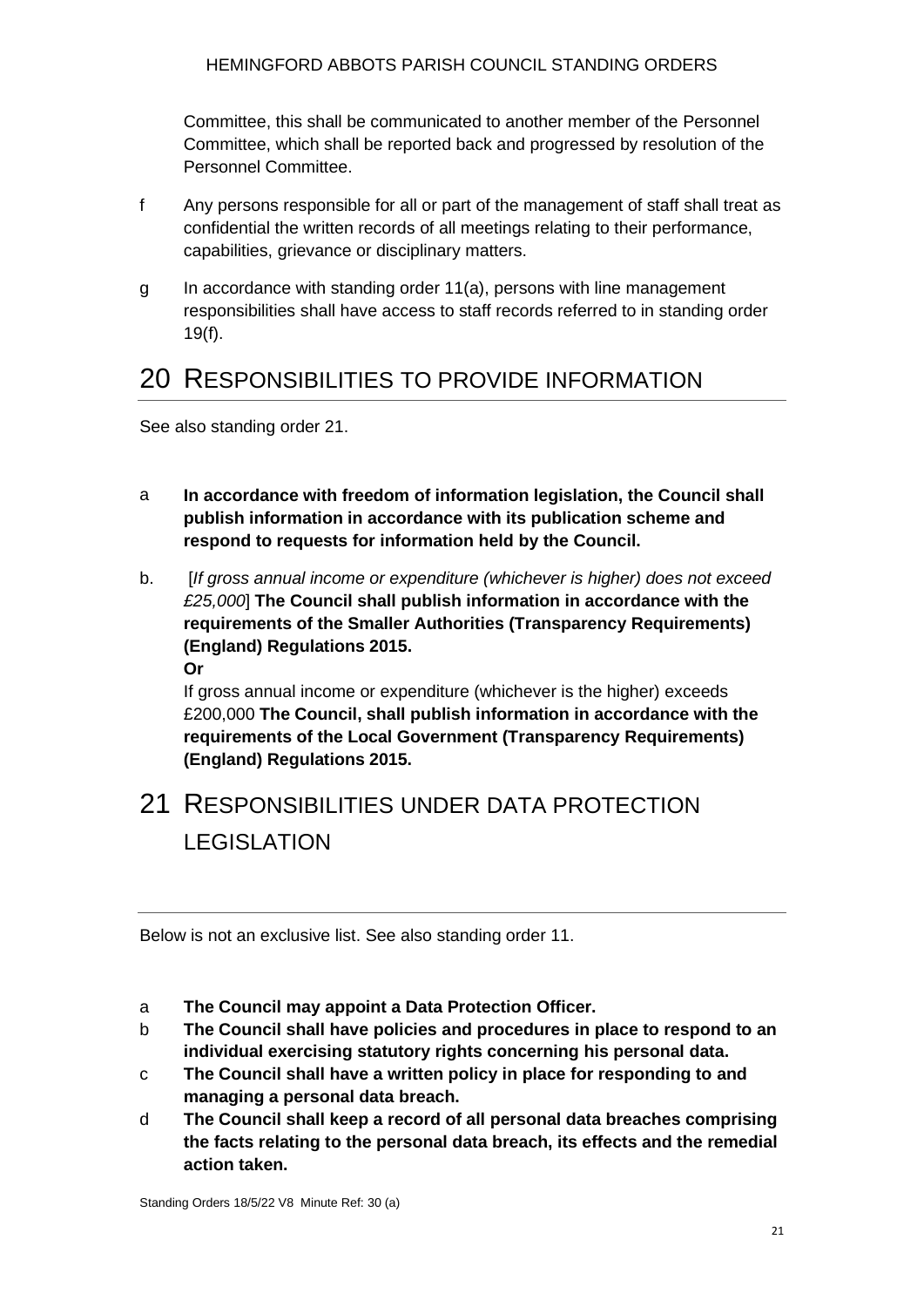- e **The Council shall ensure that information communicated in its privacy notice(s) is in an easily accessible and available form and kept up to date.**
- f **The Council shall maintain a written record of its processing activities.**

#### <span id="page-22-0"></span>22 RELATIONS WITH THE PRESS/MEDIA

a Requests from the press or other media for an oral or written comment or statement from the Council, its councillors or staff shall be handled in accordance with the Council's policy in respect of dealing with the press and/or other media.

#### <span id="page-22-1"></span>23 EXECUTION AND SEALING OF LEGAL DEEDS

See also standing orders 15(b)(xii) and (xvii).

a A legal deed shall not be executed on behalf of the Council unless authorised by a resolution.

**Subject to standing order 23(a), any two councillors may sign, on behalf of the Council, any deed required by law and the Proper Officer shall witness their signatures.** 

*The above is applicable to a Council without a common seal.*

# <span id="page-22-2"></span>24 COMMUNICATING WITH DISTRICT AND COUNTY OR UNITARY COUNCILLORS

- a An invitation to attend a meeting of the Council shall be sent, together with the agenda, to the ward councillor(s) of the District and County Council OR Unitary Council representing the area of the Council.
- b Unless the Council determines otherwise, a copy of each letter sent to the District and County Council OR Unitary Council shall be sent to the ward councillor(s) representing the area of the Council.

## <span id="page-22-3"></span>25 RESTRICTIONS ON COUNCILLOR ACTIVITIES

- a. Unless duly authorised no councillor shall:
	- i. inspect any land and/or premises which the Council has a right or duty to inspect; or
	- ii. issue orders, instructions or directions.